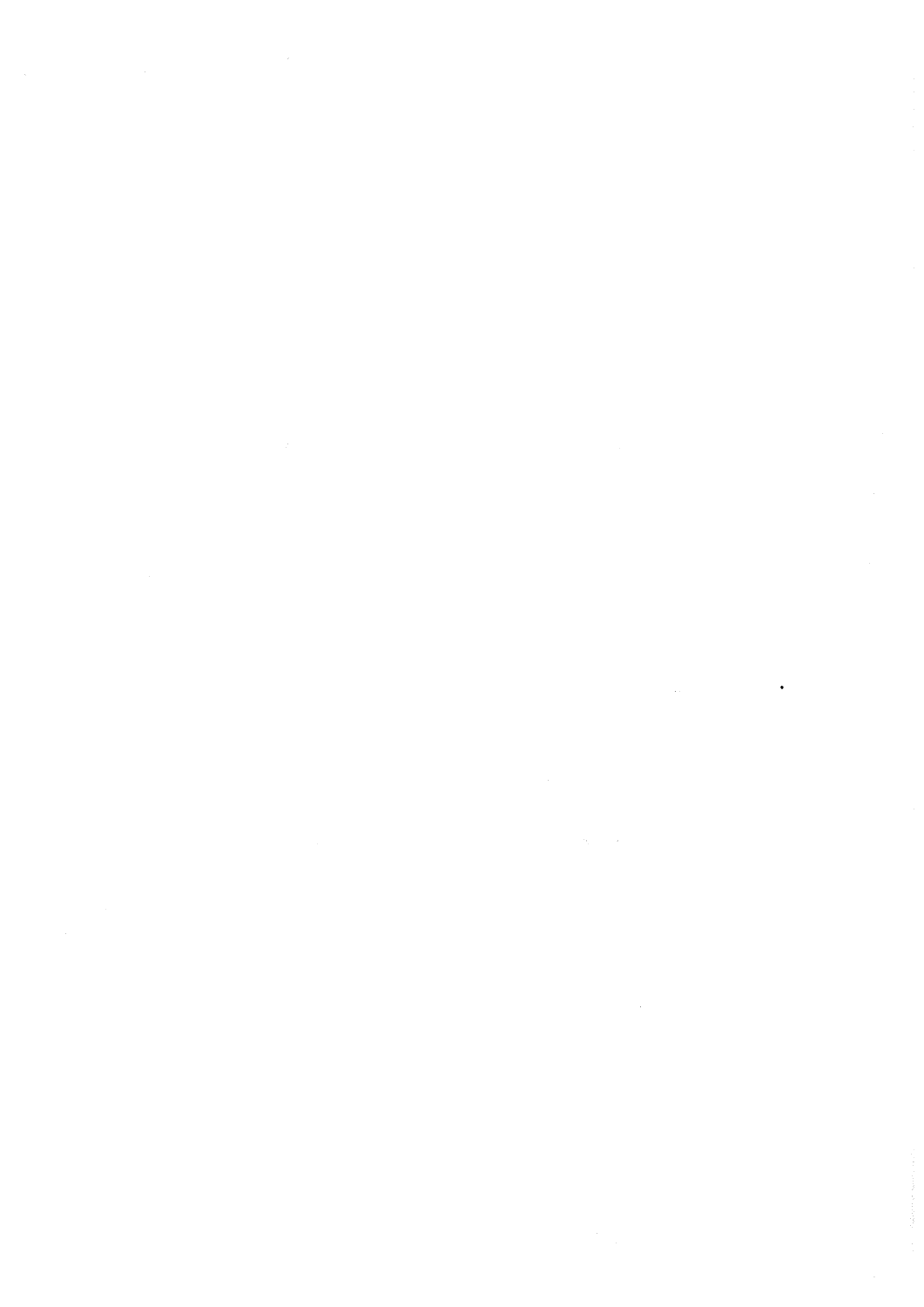## THE SOCIAL ORGANISATION OF MOTHERHOOD

# - Advice giving in maternity and child health care in Scotland and Finland

Thein

### Marjo Kuronen

A thesis submitted for the degree of Doctor of Philosophy, University of Stirling

January 1999

 $\infty$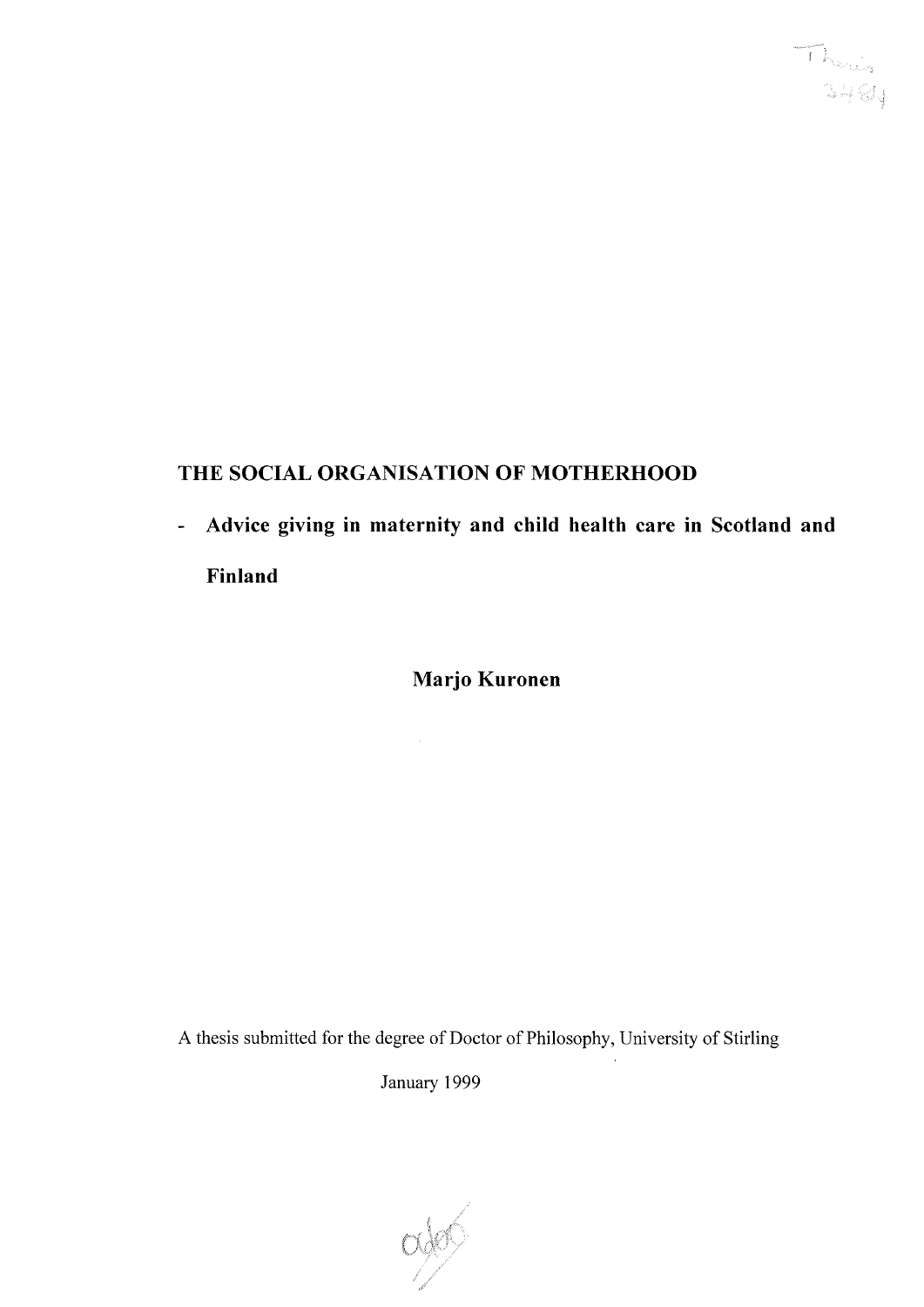### Declaration

I declare that the thesis has been composed by myself, is the result of my own work and has not been included in any other thesis.

Hays Kuran

 $\alpha$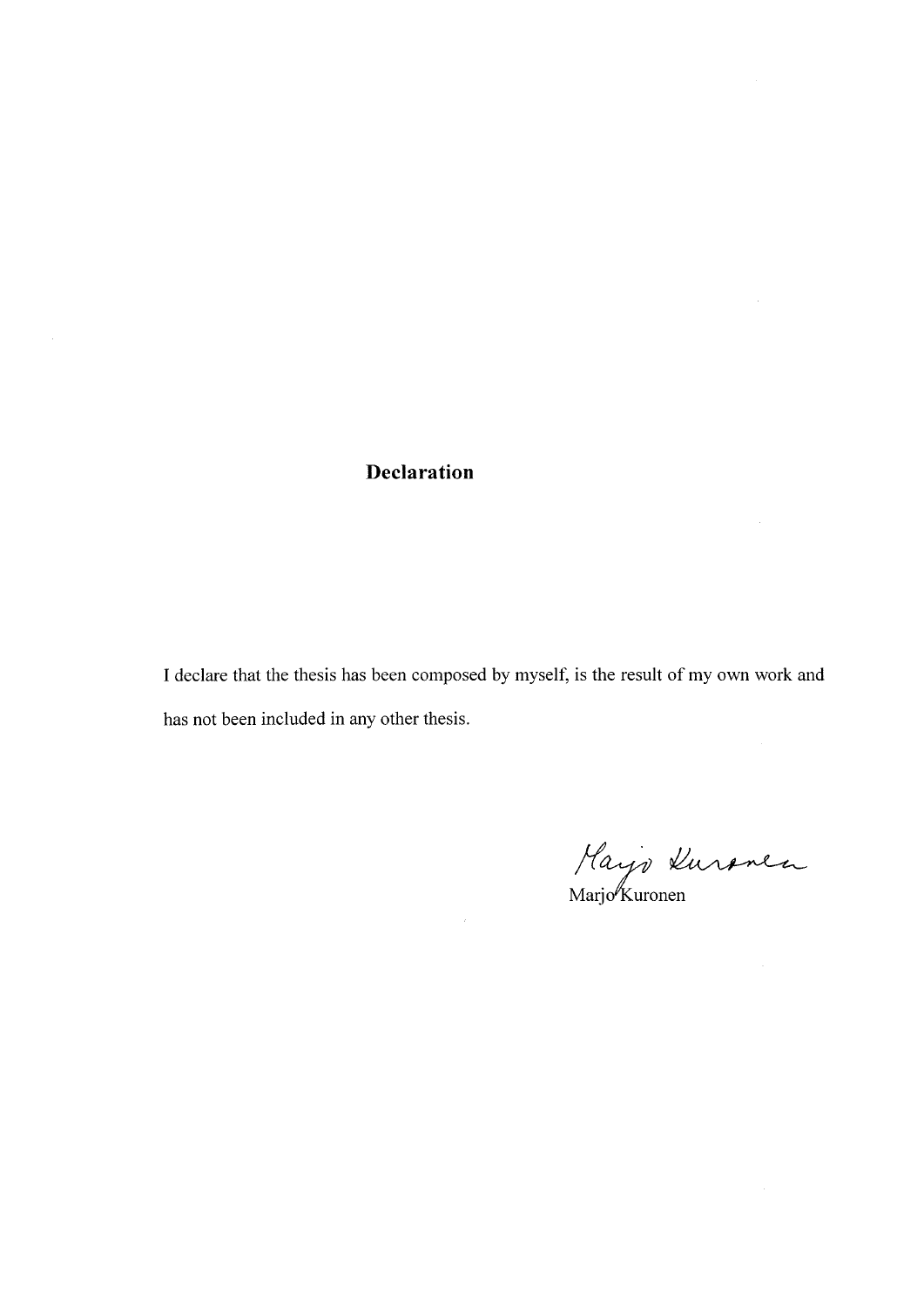#### ABSTRACT

This study is a qualitative, cross-cultural research on advice giving for mothers in maternity and child health services in Scotland and Finland. It has been accomplished through local case studies using ethnographic methods. The main objective is to analyse how in these service systems motherhood, women's daily life, and their responsibilities for children's welfare and health are defined and organised, and how these definitions vary across social and cultural contexts. Methodologically, referring to the feminist methodology by Dorothy E. Smith, it is emphasised that beginning from the local and particular, from the everyday practices of health professionals, can provide more general understanding of the social relations that organise motherhood in the two societies.

Empirical results of the study are presented under six substantial themes: The first theme discusses different professional groups as service providers and the relationships between them. Second theme concentrates on the clinic and the home as the physical settings of service provision and their professional and cultural meanings. Third section discusses the relationship and interaction between health professionals and their clients. Next two themes are related to the standards of motherhood: expectations for proper motherhood, child care, and family relations of the mothers. The last theme analyses possible conflicts between women's everyday experience and professional expertise in motherhood.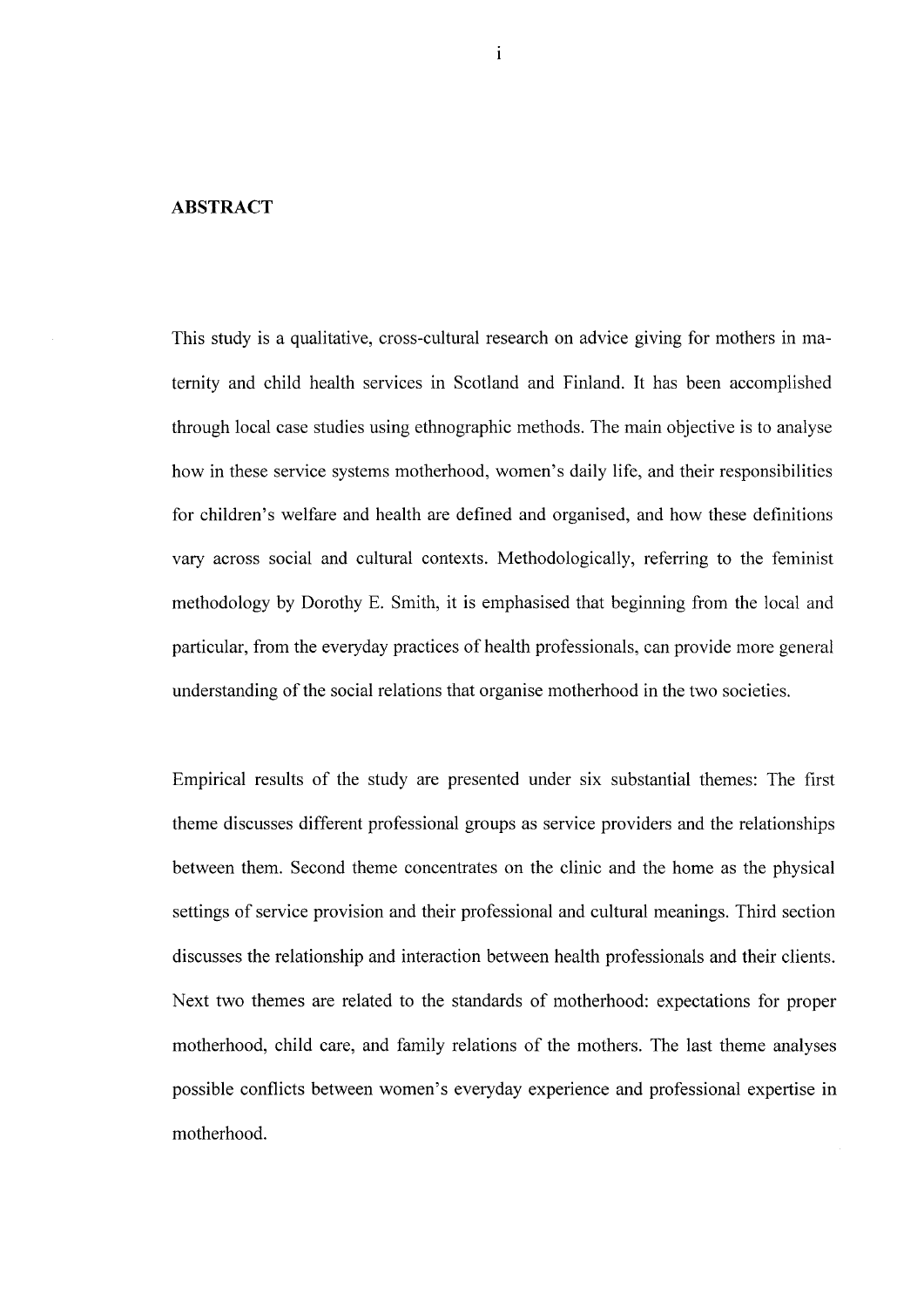The general conclusions drawn from the research suggest that motherhood is socially organised at four different but interrelated levels, named in this study as interactional level, institutional level, welfare state level, and socio-cultural level. Advice giving for mothers in maternity and child health care is related to family policy measures, social class and gender systems, historical and cultural tradition, customs, and ways of thinking in a certain society. This complexity underlines the relevance of qualitative approach in comparative research.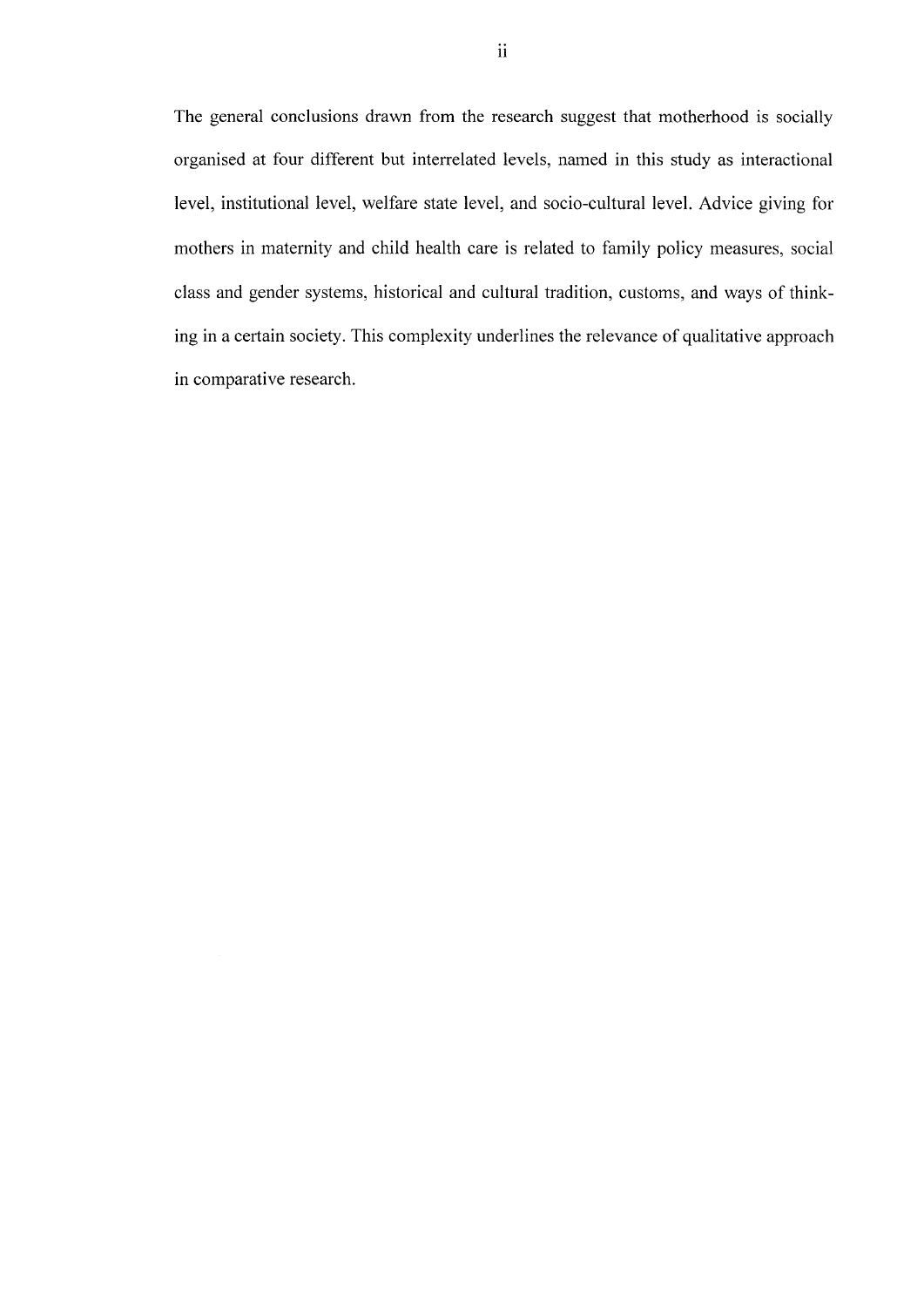### ACKNOWLEDGEMENTS

During the long research process I have received support and encouragement from many friends and colleagues both in Stirling and in Tampere. First of all, I would like to thank my supervisors Sue Scott and Duncan Timms. Sue has given me her warm encouragement and put me back to work when needed. I have valued our many interesting conversations over the years. To Duncan I'm grateful for offering me the unique opportunity to join the Human Capital and Mobility project at the University of Stirling.

I would also like to warmly thank the other' EC fellows' in Stirling: Christina Axelsson, Berndt Brink, Maria Gomez, Ursula Kaemmerer-Ruetten, Barbara Klein, and Håkan Leifman. It has been a valuable and unforgettable experience to work with you in an international group of researchers. Special thanks belong to Mavi for reading and commenting my papers, encouraging me in diffcult times, and first of all, for being a good friend.

I also want to give my warm thanks and gratitude to all my colleagues in the Department of Social Policy and Social Work at the University of Tampere which has been my academic 'home'. With Hannele Forsberg, Tarja Pösö and Aino Ritala-Koskinen I have had the privilege to work for many years in a supportive and inspiring team where it has been easy to share both the good and bad moments. Jorma Sipilä has always given me his support and the feeling that I have been trusted.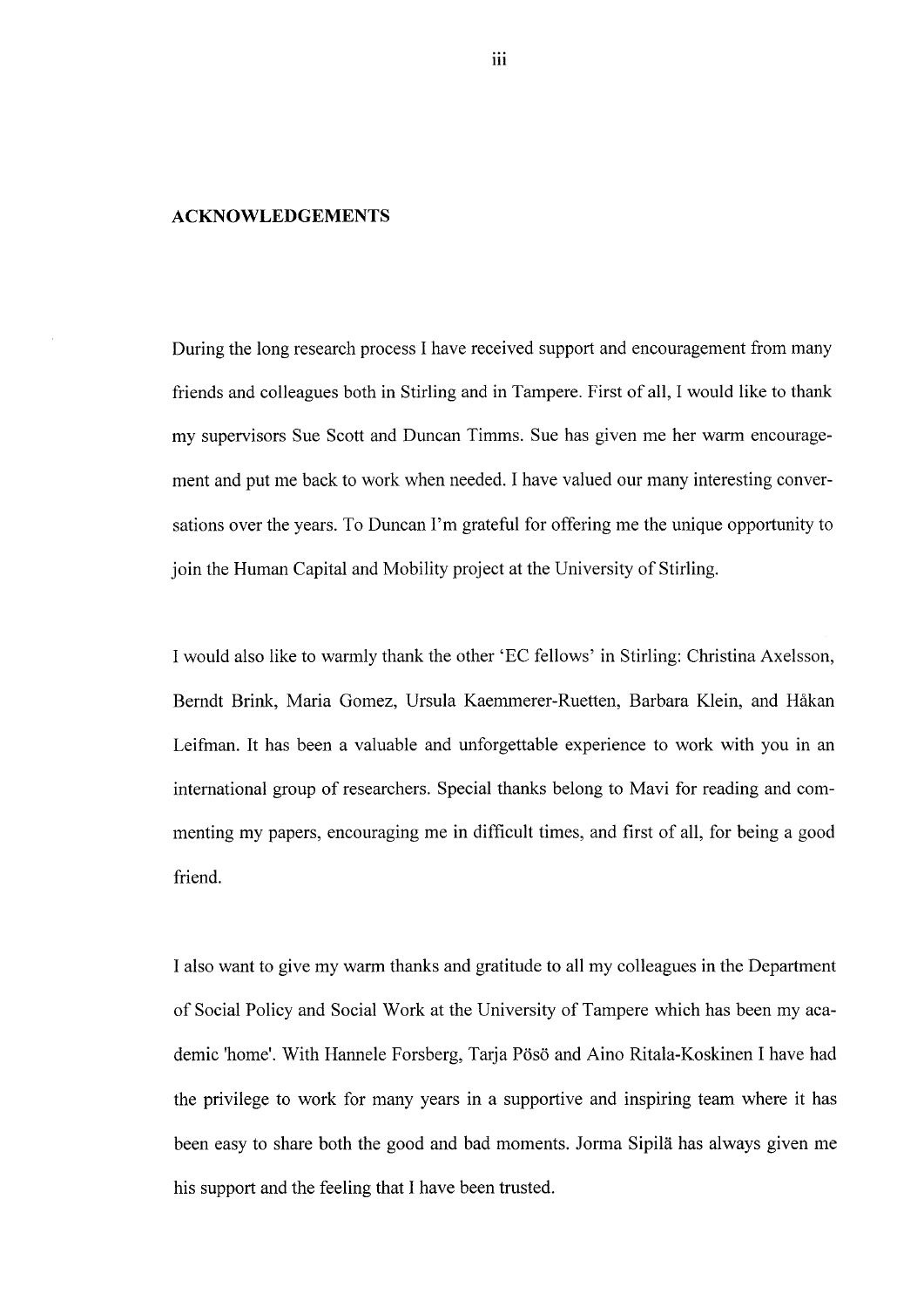There are many others who have been involved in this work over the years. Special thanks to Jaana Vuori for her careful and insightful comments to the manuscript of my thesis. I'm also grateful to Rena Philips for her interest in my work and her knowledgeable comments. 'Women of the Welfare State', a women's studies network, and the heads of the network Raija Julkunen and Liisa Rantalaiho have given me their support and encouragement in so many ways. Robert Hollingsworth and Sue Scott have carefully corrected my English. Mistakes that are left are all mine. June Kerr effectively and reliably transcribed my Scottish interview tapes. Tiina Inkinen and Seija Veneskoski have helped me in the technical world of computing. For the financial support I'm grateful to the Academy of Finland and the EC Human Capital and Mobility programme.

I am deeply grateful to all the health professionals and their clients I got to know during my field work both in Finland and in Scotland, and who made my research project possible. Thank you for allowing me access to your offices and homes, sharing with me your time and experience, and teaching me so much.

Ismolle kiitos kärsivällisyydestä niinäkin aikoina, jolloin minulla ei tuntunut olevan aikaa muulle kuin työlle, huolenpidosta ja mukana elämisestä. Lopuksi haluan kiittää lämpimästi vanhempiani Sinikka ja Marti Kurosta, joille akateeminen maailma on kovin vieras, mutta jotka ovat aina kannustaneet minua ja antaneet tukensa, niin henkisesti kuin tarvittaessa myös taloudellisesti.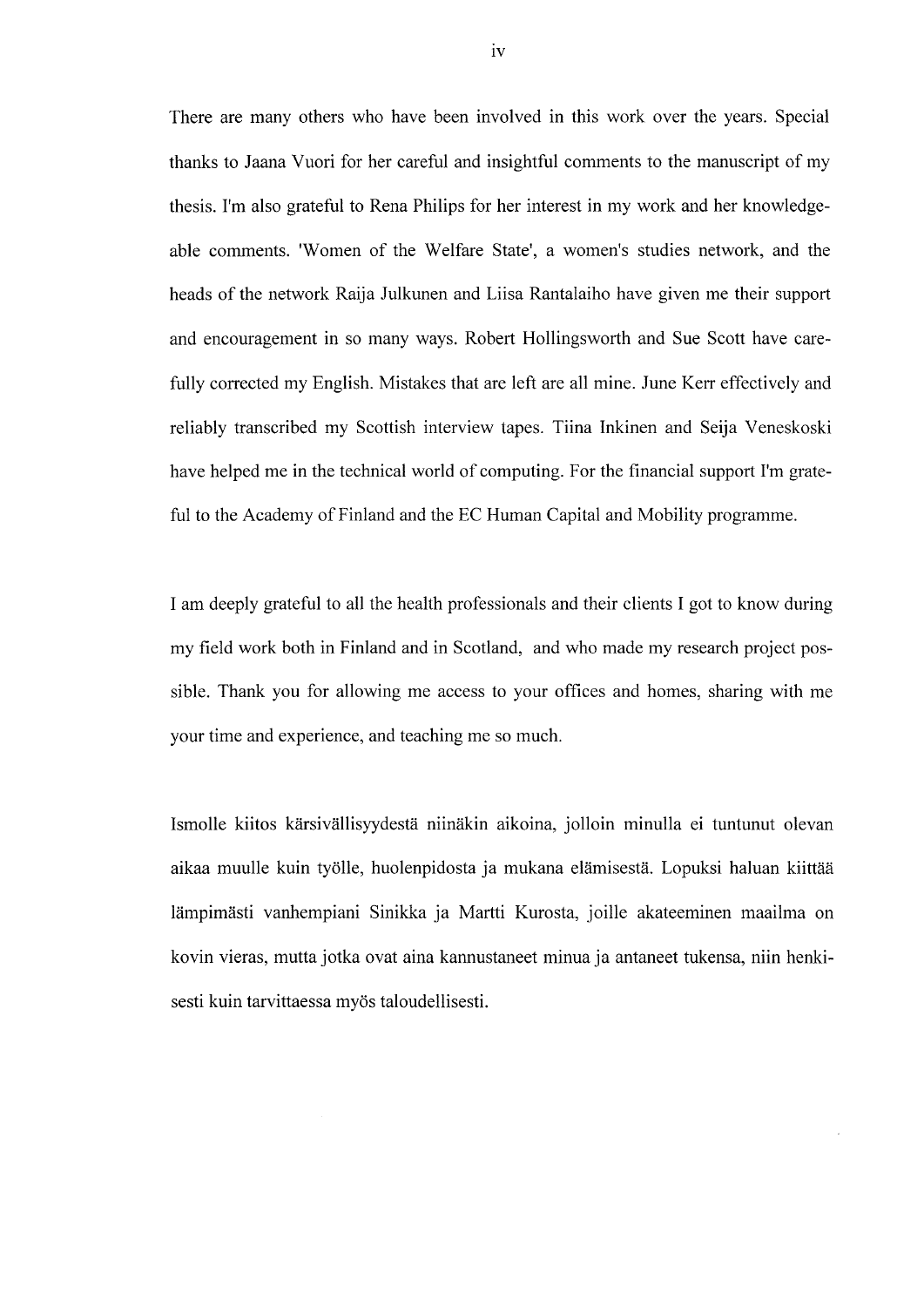### **CONTENTS**

| Abstract                                                    | $\mathbf{i}$ |
|-------------------------------------------------------------|--------------|
| Acknowledgements                                            | iii          |
| <b>Chapter 1</b>                                            |              |
| Introduction                                                | $\mathbf{1}$ |
| A personal history of the research project                  | $\mathbf{1}$ |
| Mothers and health professionals - searching for a feminist |              |
| perspective                                                 | 8            |
| Controlling mothers                                         | 12           |
| Female actors in the welfare state                          | 18           |
| The structure of the thesis                                 | 23           |
| <b>Chapter 2</b>                                            |              |
| A historical overview to maternal and child health services | 27           |
| Scotland                                                    | 28           |
| Keeping babies alive                                        | 28           |
| The milk question                                           | 31           |
| <b>Education for mothers</b>                                | 32           |
| The rise of public health services                          | 37           |
| Child health - not a problem anymore?                       | 40           |
| Medicalisation of motherhood                                | 43           |
| Back to 'nature'                                            | 50           |
| Finland                                                     | 52           |
| First steps in maternal and child welfare                   | 52           |
| Save the children                                           | 54           |
| and mothers too                                             | 61           |
| Municipal maternity and child health centres                | 63           |
| Education in parenthood                                     | 67           |
| Conclusions                                                 | 70           |
| <b>Chapter 3</b>                                            |              |
| The professional stranger - methodology and methods         | 74           |
| Cross cultural research                                     | 76           |
| Standpoint in the everyday world                            | 79           |
| The accomplishment of local case studies                    | 84           |
| Research settings                                           | 86           |
| Data collection                                             | 90           |
| <b>Research relations</b>                                   | 93           |
| Analysing data                                              | 101          |
| Writing ethnography                                         | 106          |

 $\frac{1}{2}$  .  $\frac{1}{2}$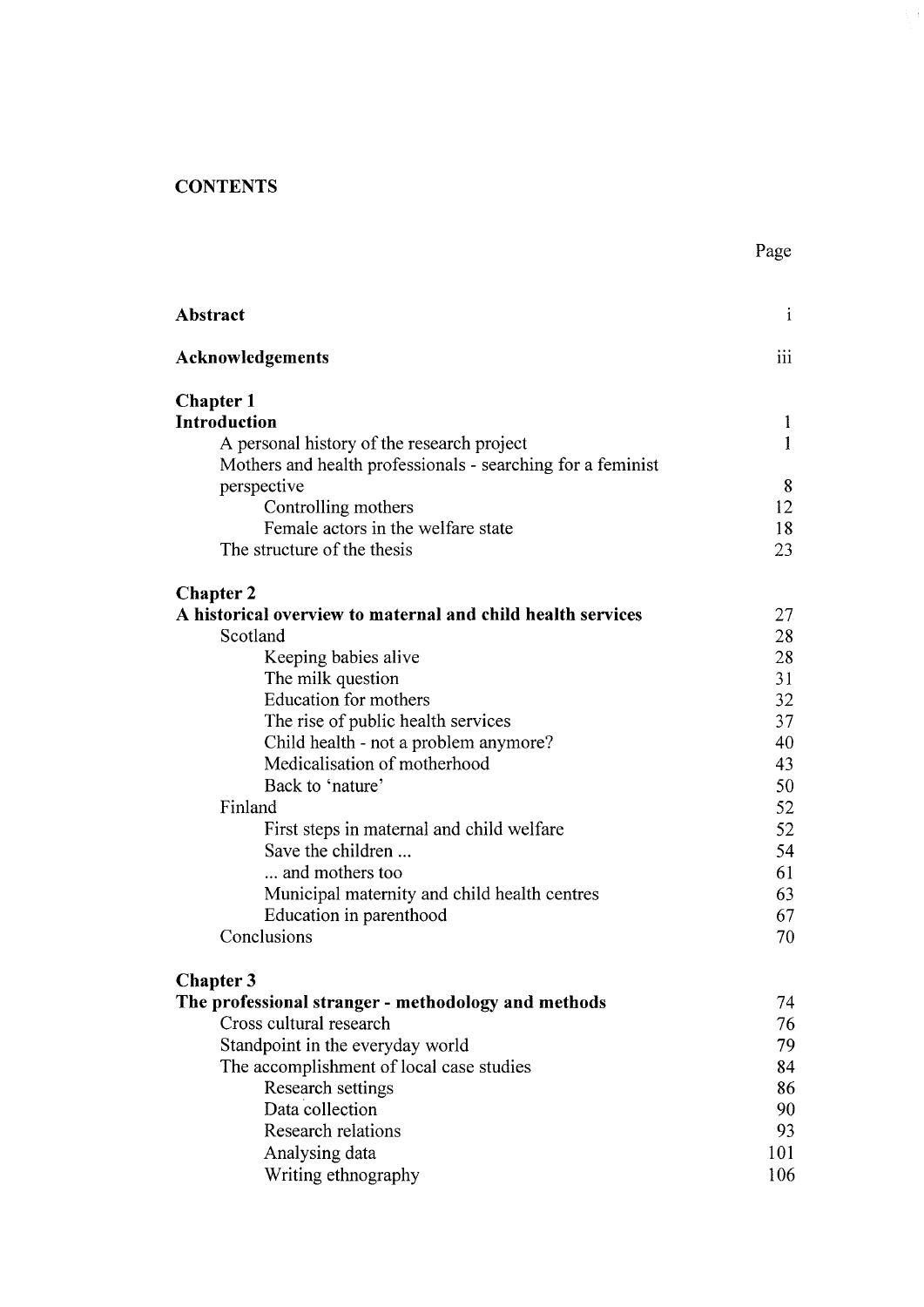| <b>Chapter 4</b>                                            |     |
|-------------------------------------------------------------|-----|
| <b>Working relationships</b>                                | 108 |
| Doctors' handmaidens or independent professionals           | 109 |
| Midwives and health visitors/public health nurses           | 115 |
| The boundaries between health and social issues             | 119 |
| Professionals and voluntary organisations                   | 123 |
| Conclusions - Clients in the network of professionals       | 125 |
| <b>Chapter 5</b>                                            |     |
| The home and the clinic - the settings of service provision | 127 |
| What is a clinic                                            | 128 |
| The physical environment of the clinics                     | 132 |
| Home visiting and cultural meanings of home                 | 137 |
| Home and privacy                                            | 137 |
| Schedules of home visiting                                  | 139 |
| Access to home                                              | 144 |
| Professional meanings of the home                           | 149 |
| Home as a physical environment                              | 150 |
| Home as the location of the authentic family                | 153 |
| Conclusions - Home as a non-clinical setting                | 157 |
| <b>Chapter 6</b>                                            |     |
| <b>Working with mothers</b>                                 | 163 |
| Relationships in care work                                  | 164 |
| Being a professional friend                                 | 166 |
| Openness as a feminine characteristic?                      | 171 |
| Friendly relations as a professional technique              | 174 |
| Deviant cases - when friendliness in not enough             | 177 |
| Mothers and others                                          | 180 |
| Conclusions - Experts in interaction                        | 185 |
| <b>Chapter 7</b>                                            |     |
| <b>Standards of motherhood</b>                              | 187 |
| Pregnancy is always wanted?                                 | 189 |
| Risking the baby's health - smoking and drinking            | 195 |
| Motherhood as practical skills                              | 203 |
| Breast is best - or is it?                                  | 211 |
| How motherhood feels                                        | 222 |
| Motherhood and employment - an impossible combination?      | 227 |
| Conclusions - Categorisation of mothers                     | 240 |
|                                                             |     |
| <b>Chapter 8</b>                                            |     |
| Motherhood in family context                                | 247 |
| Sharing parenthood with men                                 | 248 |

| Sharing the experience       | 251  |
|------------------------------|------|
| A mother's helper            | 256  |
| Lone mothers                 | 262  |
| Conclusions - What is family | 271. |
|                              |      |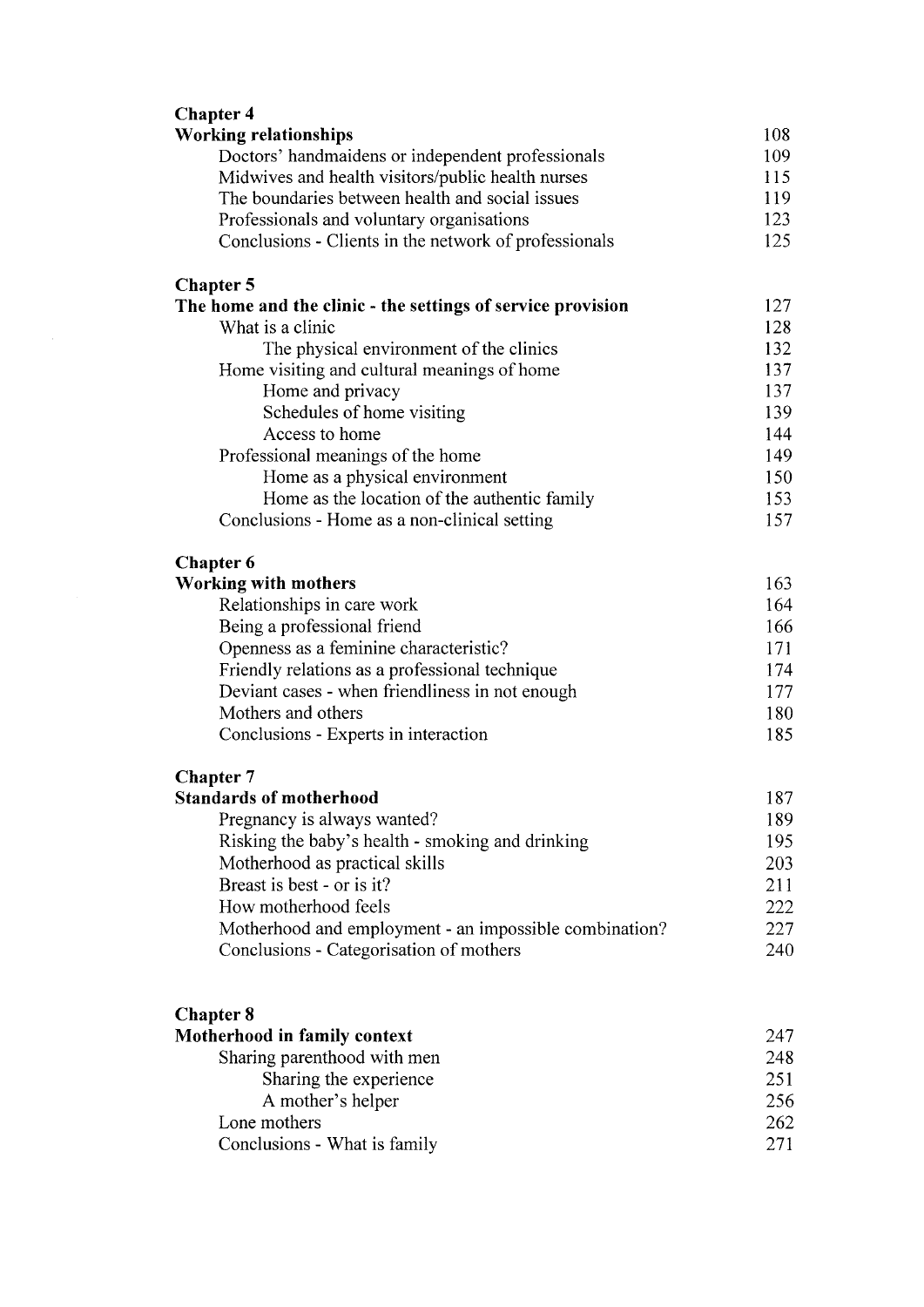| <b>Chapter</b> 9                               |     |
|------------------------------------------------|-----|
| Everyday experience and professional expertise | 274 |
| Conflicting definitions of mothers' needs      | 274 |
| Non-attendance as a problem                    | 278 |
| Competing with the grannies                    | 284 |
| Demanding clients                              | 290 |
| Forms of resistance                            | 297 |
| Conclusions - conflict or contract             | 301 |
| <b>Chapter 10</b>                              |     |
| <b>Conclusions</b>                             | 303 |
| The social organisation of motherhood          | 304 |
| Family oriented versus women oriented work     | 306 |
| Similarity versus difference of mothers        | 311 |
| Control versus women's agency                  | 315 |
| At the end                                     | 318 |
|                                                |     |
| <b>Bibliography</b>                            | 320 |
| <b>Appendices</b>                              | 352 |

 $\mathcal{A}^{\mathcal{A}}$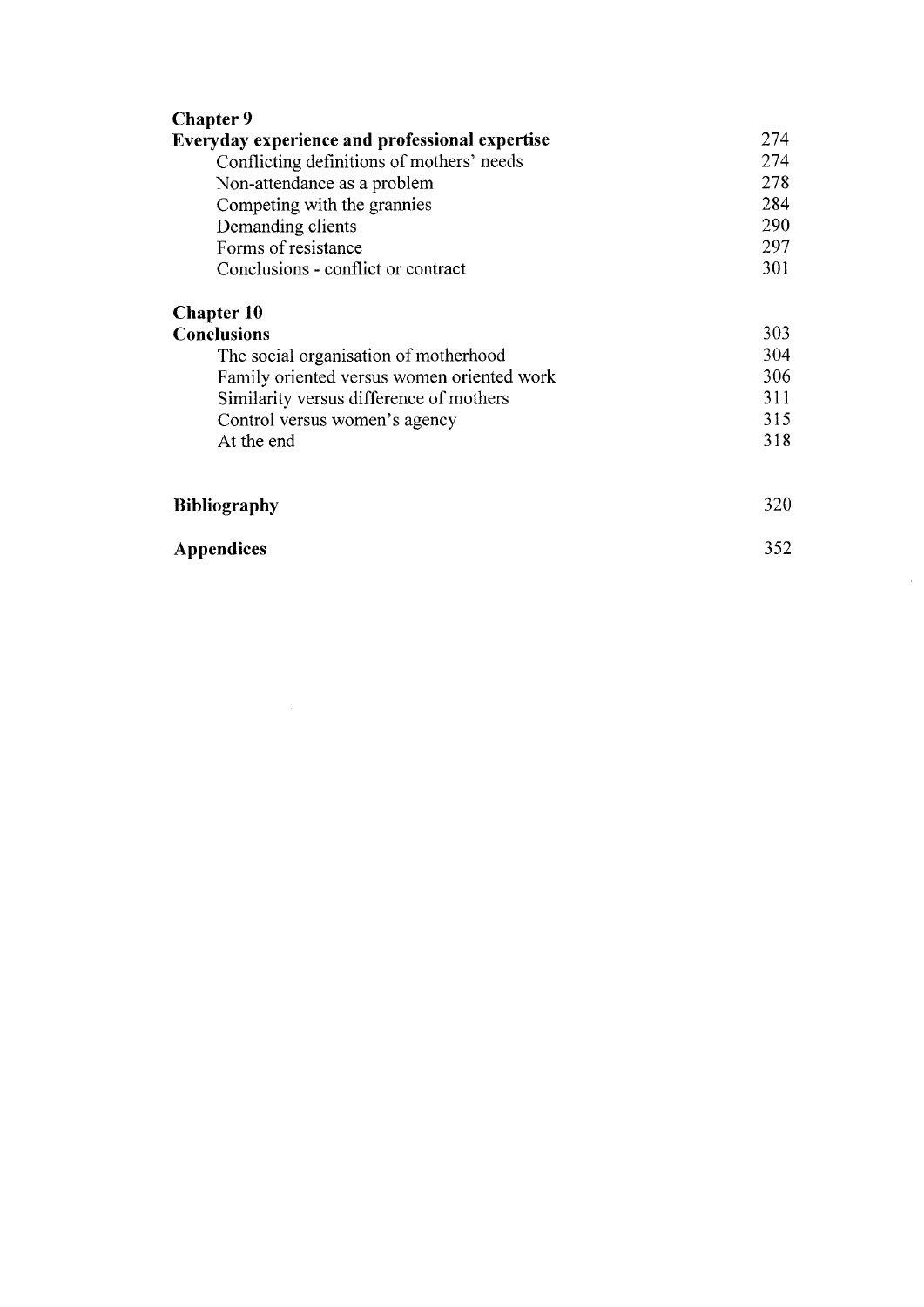### **CHAPTER 1**

### INTRODUCTION

#### A personal history of the research project

This research focuses on maternity and child health care, health services for pregnant women and young children, in two countries, Finland and Scotland. The main questions are, how do maternity and child health services define and organise motherhood, women's daily lives and their responsibilities for children's welfare and health, and how do these definitions vary across social and cultural contexts?

The reasons that got me interested in studying motherhood and maternity and child health services, are actually very personal. The research project has a long history, which I find important to explicate, in order to locate myself in the field as a woman and as a feminist researcher. The first reason to choose the topic could be found in my experiences of working with mothers and new-born babies in a hospital maternity ward. Later on, I wanted to connect my experiences to academic work, and here feminist research seemed to give me permission to do that. In feminist research, in the last 10-15 years, motherhood has been a very central, but also a contradictory issue. At the same time motherhood seemed to be both a source of social oppression for women and a source of personal fulfiment and satisfaction. Also, in different societies motherhood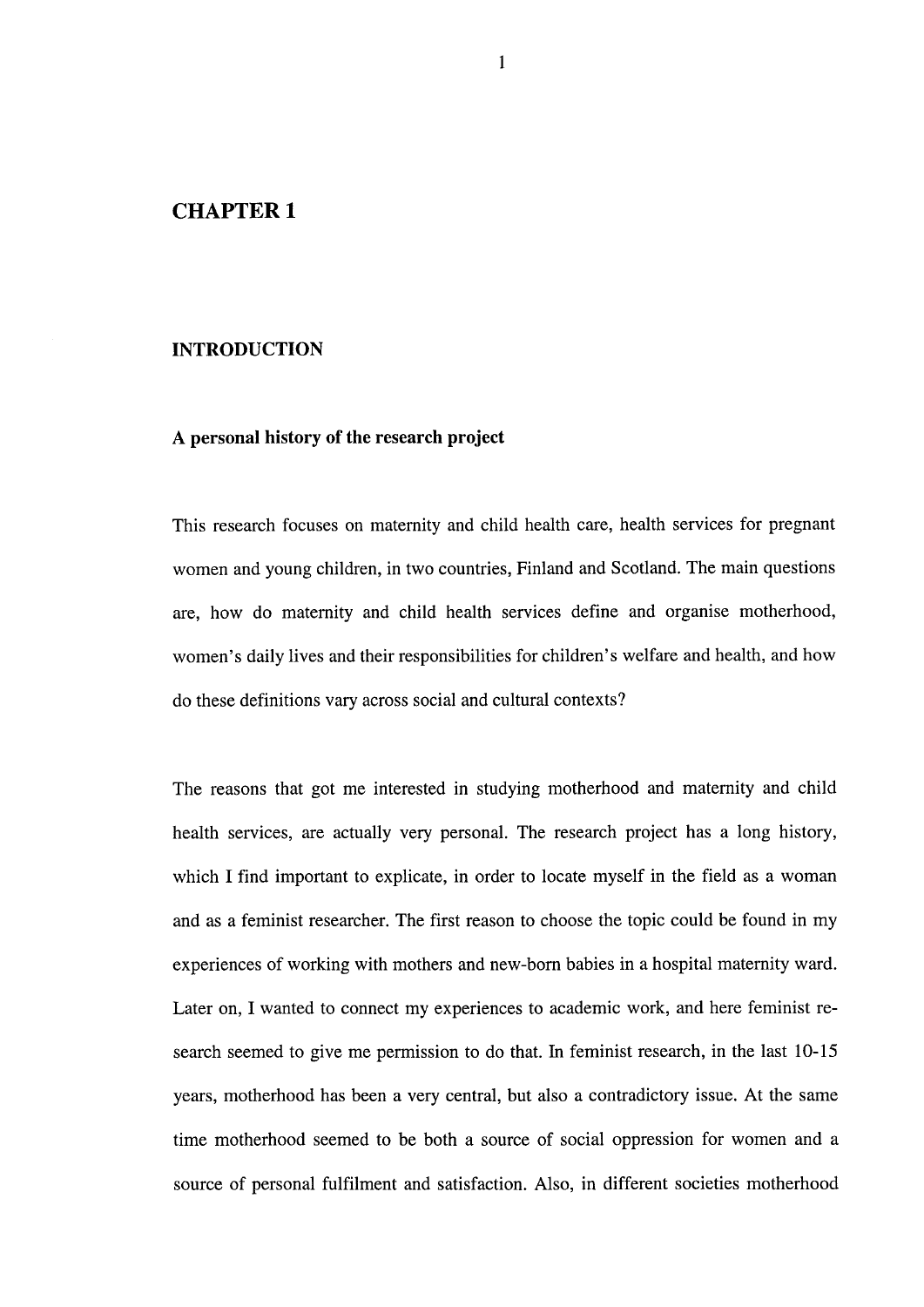has different consequences for women, for example, to what extent they are able to combine mothering to other aspects of their life. In modern Western societies the welfare state has an important role in creating the social conditions for motherhood, and in organising women's everyday lives as mothers.

As do all women, I have had to consider my own personal relationship to motherhood: whether I want to have children and become a mother or not, and what that decision would mean to me. My generation of women is actually among the first for whom, at least for most of us, there actually is a real choice. The other side of the coin is that the freedom to choose also makes the decision more difficult and complex (see e.g. Nopola 1991). I do not have children of my own, but that has not actually been my choice. I do not therefore have personal experience of being a mother or using maternity and child health services. Instead, for some time, I was one of those health professionals giving women advice in mothering.

In the 1980s I was working, alongside my university studies, in my former occupation, as a nursery nurse in a hospital maternity ward undertaking basic care of new-born babies. I was helping and supporting mothers in a post-natal ward in caring and feeding their babies, and also teaching fathers some basic skils in baby care, which was a part of the then new 'family approach' in maternity care. I was one of the first child care 'experts' new mothers met, and even if our encounter lasted only for a couple of days, the advice they received from me and my colleagues in hospital certainly had some kind of an influence on their ways in taking care of their babies. I advised the mothers the way I was taught in the Nursing College, according to the most recent expert knowledge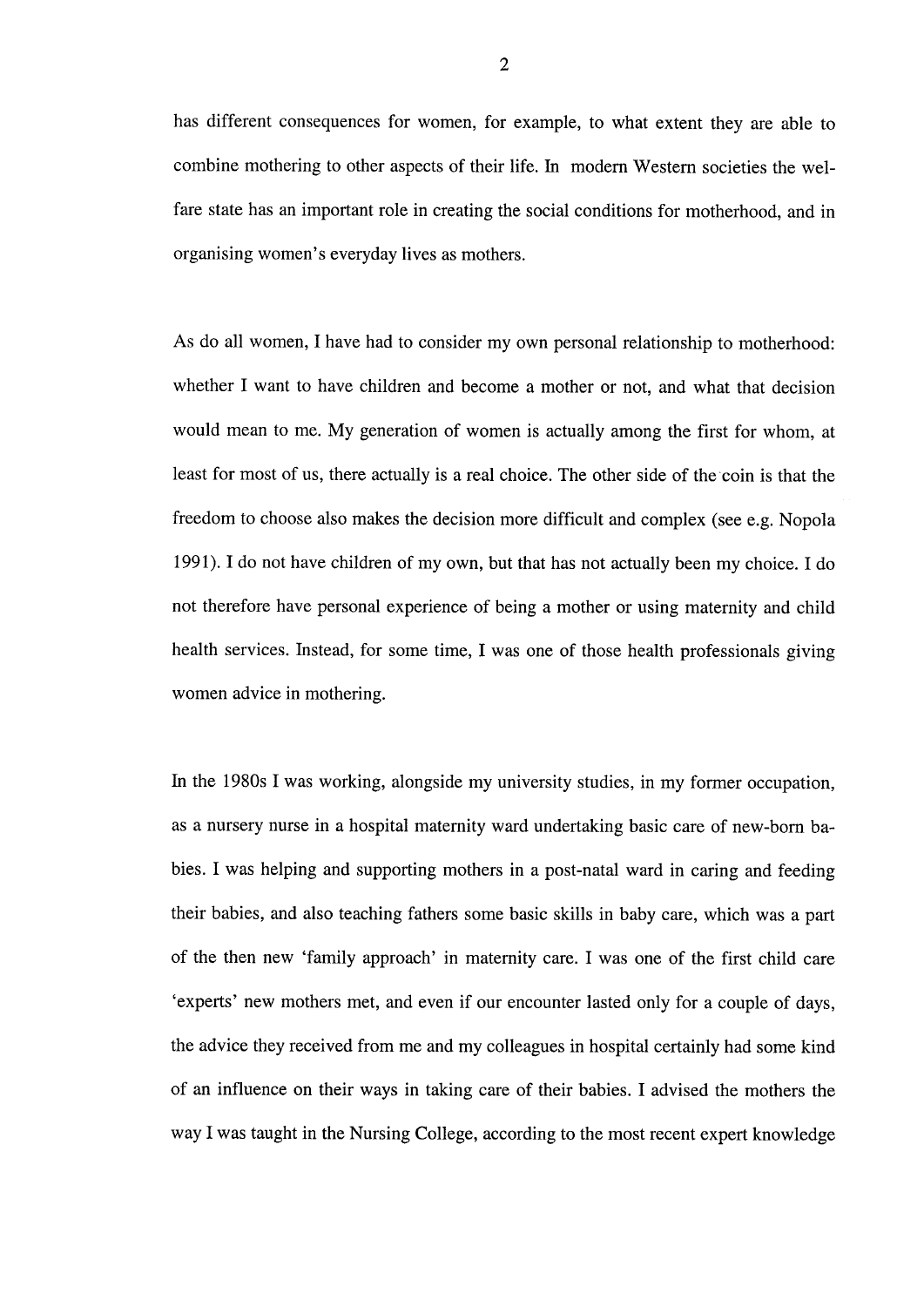in child care and child health. For a long time I took very much for granted that that's how it should be.

It was an advantage to have a double role: a nursery nurse and a university student. It helped me to distance myself from the hospital world and from my 'expert' role. My earlier experience made me think how we as health professionals defined motherhood: is there only one way that women should act and feel in order to fulfil our standards of motherhood. I also started to ask where did these standards come from. I wanted to unveil and question the standards and expectations set by myself and my colleagues, and all the other 'experts', in order to give women more alternatives, choice and freedom in motherhood. This has also been the feminist aim.

An important distinction that feminist research has made concerning motherhood is the division between motherhood as women's experience(s), as a 'real life' of mothers, and as a social institution and ideology (e.g. Dally 1982; Barrett 1985, 63; Richardson 1993). As historian Ann Dally has put it 'women have always been mothers but motherhood is invented' (Dally 1982,17). The main target of feminist research has been the 'invented' motherhood. It has denied motherhood and mothering as natural for women and asked, how and by whom it has been socially constructed in different times and societies<sup>1</sup>.

<sup>&</sup>lt;sup>1</sup>It is important to notice, however, that there are different feminist perspectives to motherhood, not just one. As Tuula Gordon has written "The diversity of feminist debate is significant; there are no straightforward explanations, analyses or prescriptions about motherhood or mothering." (Gordon 1990, 48.) Some authors have even argued, referring mainly to the 'second wave of feminism' at the 60s and 70s,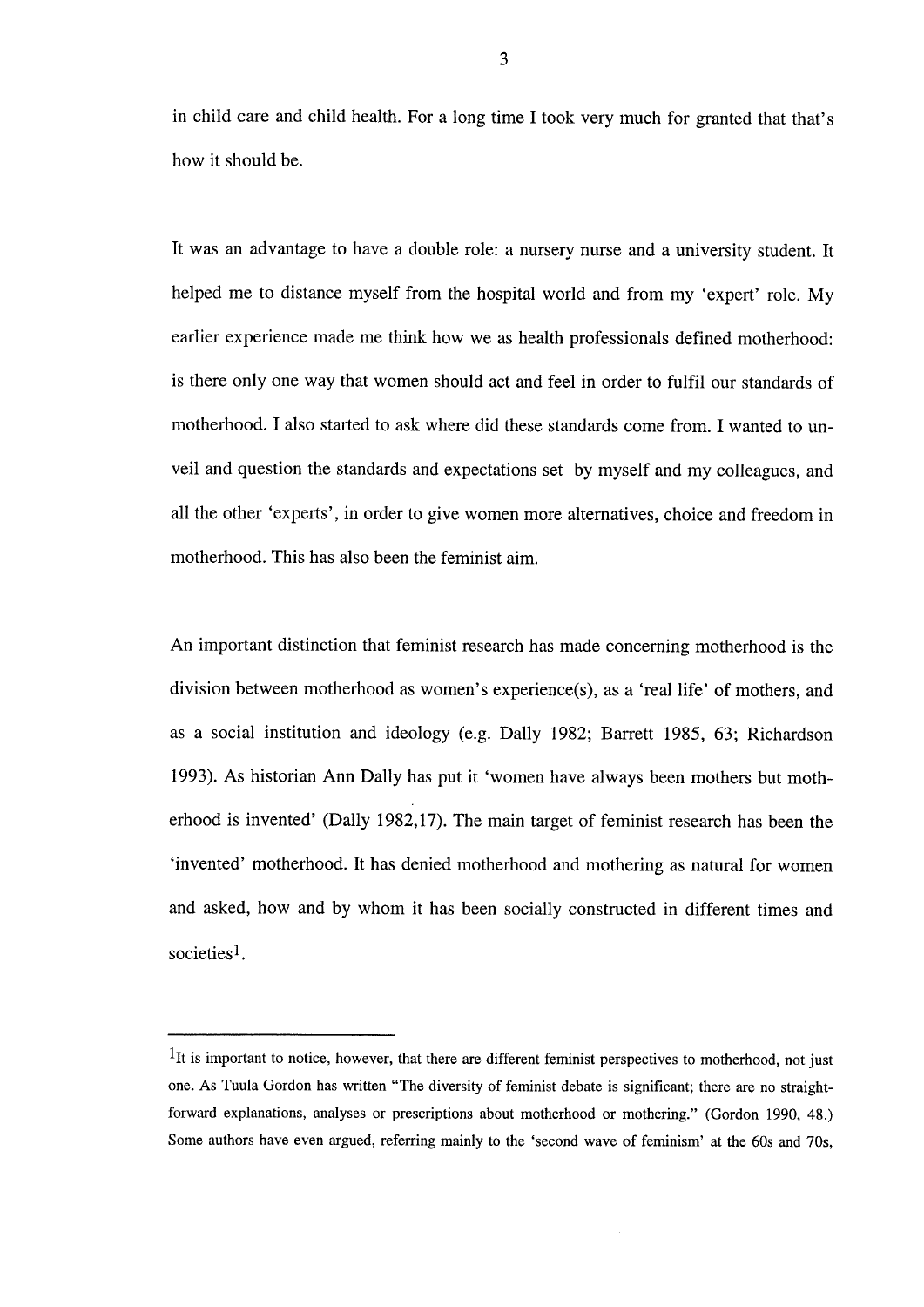For example Diane Richardson (1993,120) has written that "the feminist aim has been to try to change the conditions of motherhood which limit women's experiences and choices. ... It is the institution of motherhood which feminism has challenged, not mothers or mothering." Also Tuula Gordon (1990) in her book 'Feminist Mothers' has introduced a 'programme' for feminism regarding motherhood, where the aim is not to oppose or deny motherhood but to give women different alternatives:

"Feminism, then, is about the politics of transformation, about seeking the implications of the personal being politicaL. In terms of mothering this means questioning politics of reproduction, motherhood as an institution, analysing the complex desires involved in mothering, considering the right of women not to be mothers, and how those who make a positive choice to have children can combine their parenting with other activities, including paid work." (Gordon 1990, 47-48.)

Historical studies discussing the practices, ideals and ideologies of motherhood and child care (e.g. Badinter 1981; Dally 1982; Hardyment 1983; Oakley 1984), have shown how motherhood and mothering has always been connected to certain historical and social conditions, and how it has been actively produced and reproduced in different arenas and by different actors, in medicine, psychology, education, politics, media, literature and so on.

that feminism is actually hostile towards mothers and has ignored the problems mothers meet in their everyday life (e.g. Freely 1996).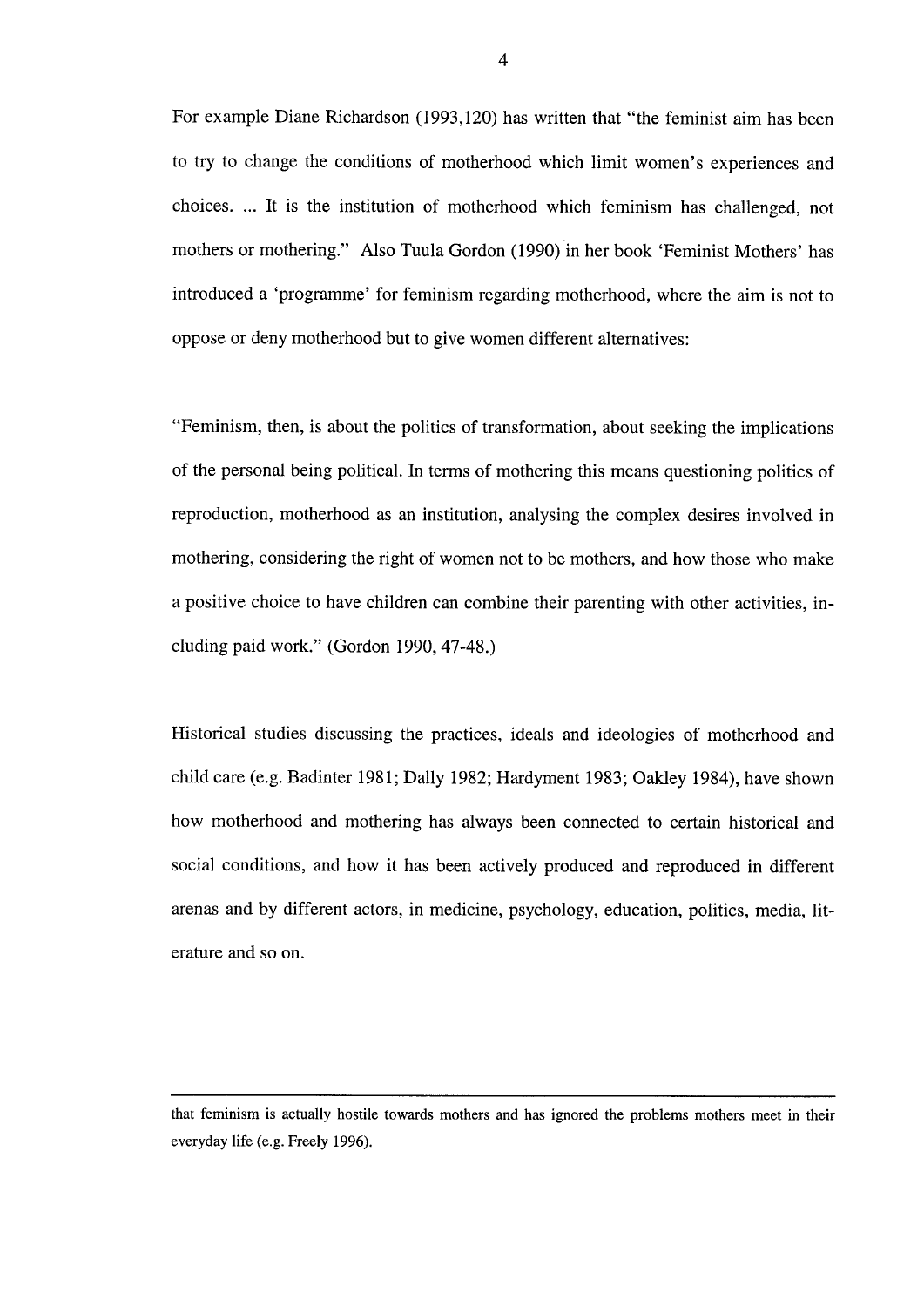To be able to understand and analyse my own professional role and my personal feelings and thoughts and also to learn more about feminist analysis of motherhood, I decided to study for my master's thesis how different child care experts in different times have defined normal motherhood. I accomplished the study by analysing articles written by different child care experts in one Finnish journal in 1952-84 (Kuronen 1989).

Some years later, in the early 90s, when I got the opportunity to carry out more research, I continued with the same theme, but I wanted to get closer to the everyday practices of professionals working with mothers. This also meant a turn in my methodological approach. Now I asked how definitions of normal motherhood were constructed and used in professional practices where mothers were met as clients. Instead of looking at the ideology of motherhood separate from the everyday life of actual mothers, I wanted to explore how these definitions are produced and negotiated in the concrete situations where professionals and mothers meet. The study I accomplished was an ethnographic analysis of the professional practises in maternity and child health centres which are the main providers of health services for pregnant women and young children in Finland (Kuronen 1994). I found these services important and influential because they are targeting all mothers and young children. I would argue that in Finland, it is seen as 'responsible parenthood' to use the services and follow the advice given by the health professionals.

When I had the opportunity to work, for two years, in Scotland, as a visiting research fellow at the University of Stirling, it gave me the opportunity to study the same questions in a cross-cultural context. I hoped that a cross-cultural approach would widen my perspective and show the 'blind spots' in my cultural understanding. Phil Strong (1988)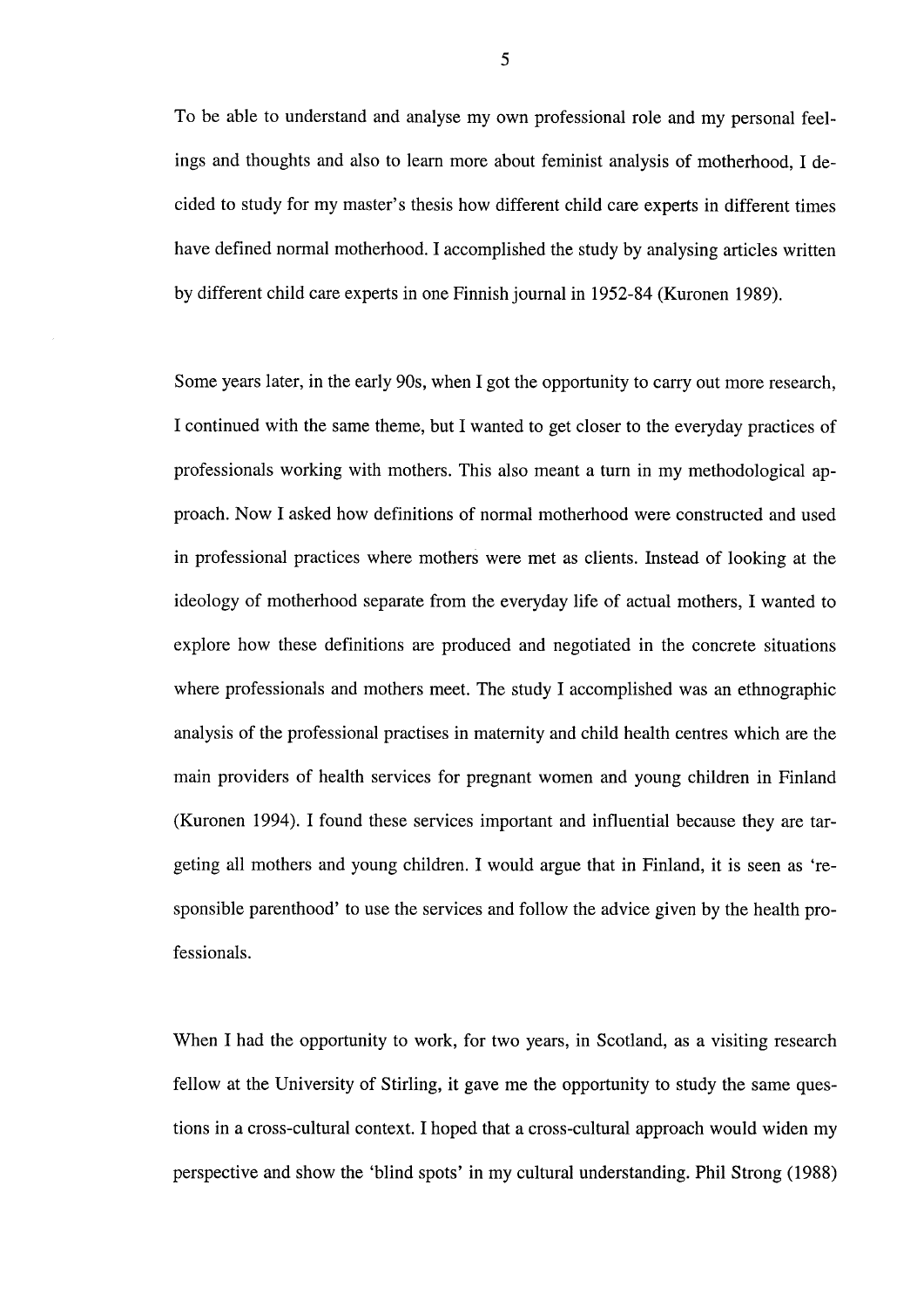has discussed the value of comparisons by making a question "How does the fish get to notice that it is surrounded by water", and answering "Only when it is hooked out to dry land" (Strong 1988). In a foreign country a researcher is really hooked out to dry land. I had to investigate my new surroundings, but I also had to reconsider the 'water' where I had been swimming before.

The reason I have accomplished my research in these two particular countries is partly a coincidence. Finland was an obvious choice, because it is my home country, and I wanted to see what it looked like from the distance. Scotland, on the other hand, is an interesting, but also challenging country in which to do research, because it is a 'stateless nation'. Health services in Scotland are organised within the National Health Service system as elsewhere in the UK. However, there are also differences between Scotland and the rest of the UK socially, politically and economically. People in Scotland also have a strong sense of their own history, culture and even language. (See e.g. McCrone 1992.) Both countries, Scotland and Finland, have also been quite ignored in comparative research. Scotland has been ignored as part of the UK, Finland maybe, at least partly, because of the language barrier.2

There are also other, more theoretical reasons, which make it interesting to study motherhood and maternity and child health services in these two countries. In modern Western societies the welfare state is an institution which creates the conditions under which mothers and fathers act as parents (Björnberg 1992,12). Comparative research has

 $2$  The representative of the Nordic welfare state in comparative research has most often been Sweden.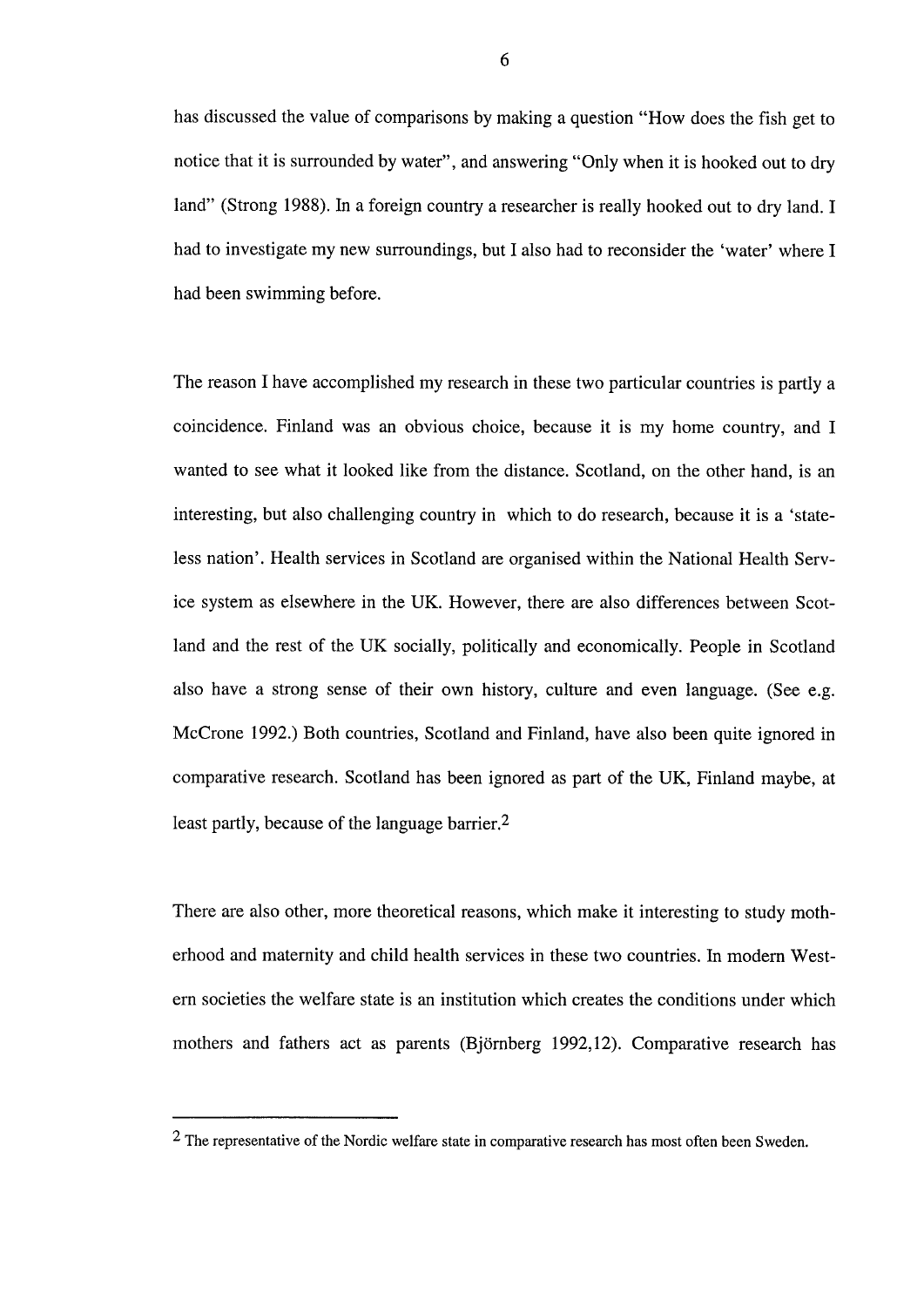shown, however, that the welfare state systems in the  $UK<sup>3</sup>$  and in Finland differ remarkably and have also different consequences for women as mothers. (E.g. Lewis  $\&$ Ostner 1991; Anttonen & Sipilä 1996; Milar & Warman 1996.) For example Alan Siaroff has ranked 23 OECD countries according to their generosity in 'pro-family' policies. The criteria he has used are total social security spending, family policy benefits, public day care programmes and maternity and parental leave. In his list Finland is ranked as third after Sweden and France, while the UK is 14th. (Siaroff 1994.) In this sense, Finland and Scotland are different enough to provide interesting opportunities for comparison.

Several authors have also emphasised the ideological differences in the two countries; In the UK the state has adopted a policy emphasising privacy of the family and responsibilities of parents, where intervention in family life and child care practices of the parents is accepted mainly in problematic situations, whereas in Finland state intervention is seen to be more supportive, providing universal services for familes with young children. (e.g. Milar & Warman 1996.) The role of maternity and child health services has been ignored in the discussions on the relationship between family and the state. That is why it is interesting to ask, what kind of a state intervention to parenthood and family life this system represents.

My main interest is not in the organisation of maternity and child health services as such. That is only the starting point, even if a very essential one. Instead, the main issue

<sup>&</sup>lt;sup>3</sup>I have to talk about the UK here because Scotland is not mentioned separately in international comparisons.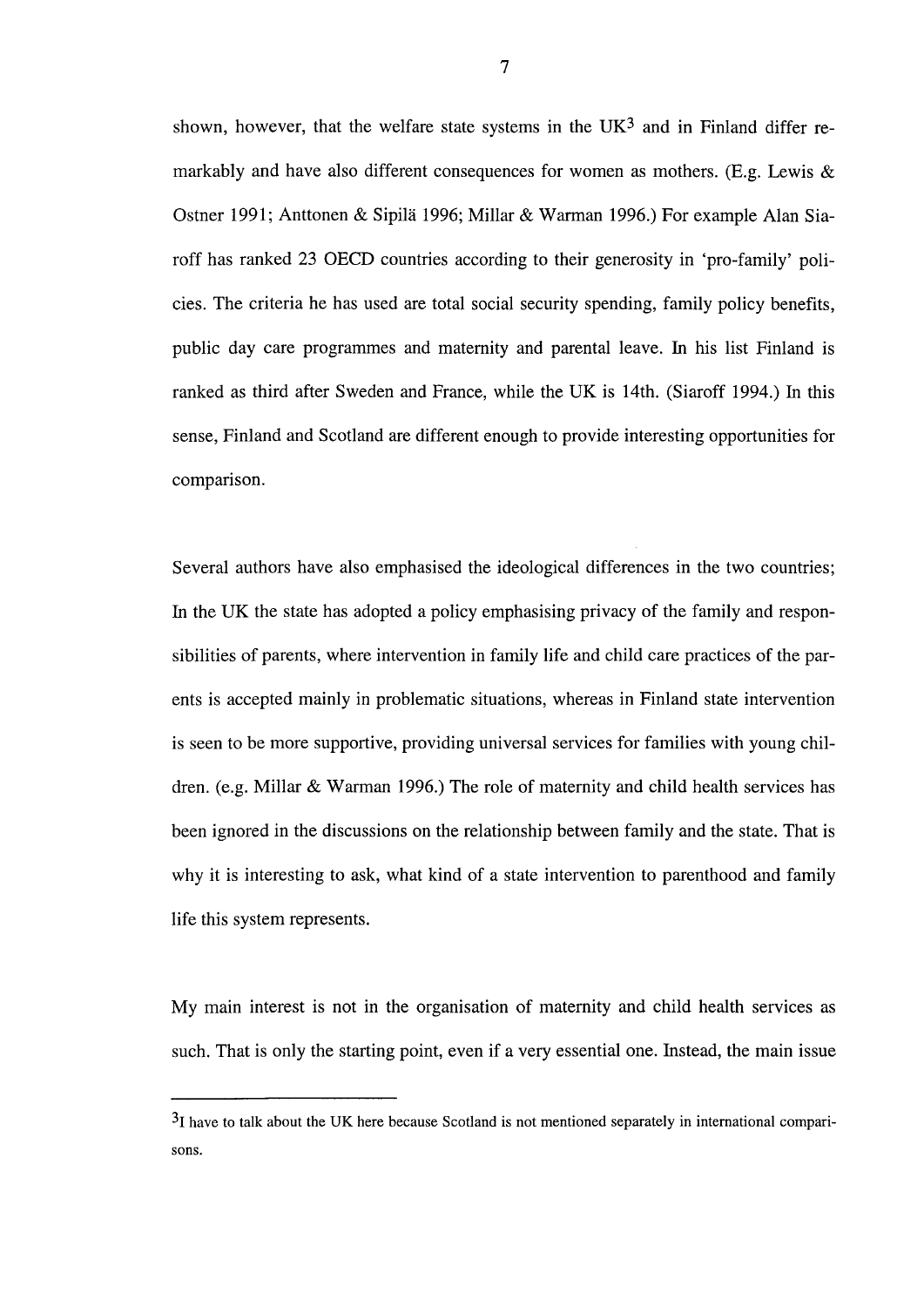is how this system, and professionals working in it, organise and define motherhood and how these definitions are constructed at the everyday level of service provision. My main interest is in female professionals4, midwives and health visitors in Scotland and midwives and public health nurses in Finland, as providers of maternity and child health services.

### Mothers and health professionals - searching for a feminist perspective

The main purpose of maternity and child health services has often been described in terms of the health and safety of mothers and the healthy growth and development of children. The content of the services is usually described in terms of different tests, screening and measurements (Antenatal Care 1995; Lastenneuvolaopas 1990; Screening and Collaboration in Maternity Care 1996). The outcomes and effectiveness of the services have been measured mainly by medical standards, using statistics, for example, on maternal and infant mortality rates, birth weight of the children, numbers of normal deliveries and caesarean sections, and the incidence of different children's diseases (Neuvolatoiminnan kehittämistyöryhmän muistio 1984, 74-92; Having a baby in Europe 1985; Provision of Maternity Services in Scotland 1994, 1.).

<sup>&</sup>lt;sup>4</sup> Midwifery, health visiting and health nursing are not entirely female professions but a vast majority of professionals in this field are female. In sociology and in feminist research nursing has also often been analysed as an 'ideal type' of a female profession. (See more about these discussions in Chapters 4 and 6.)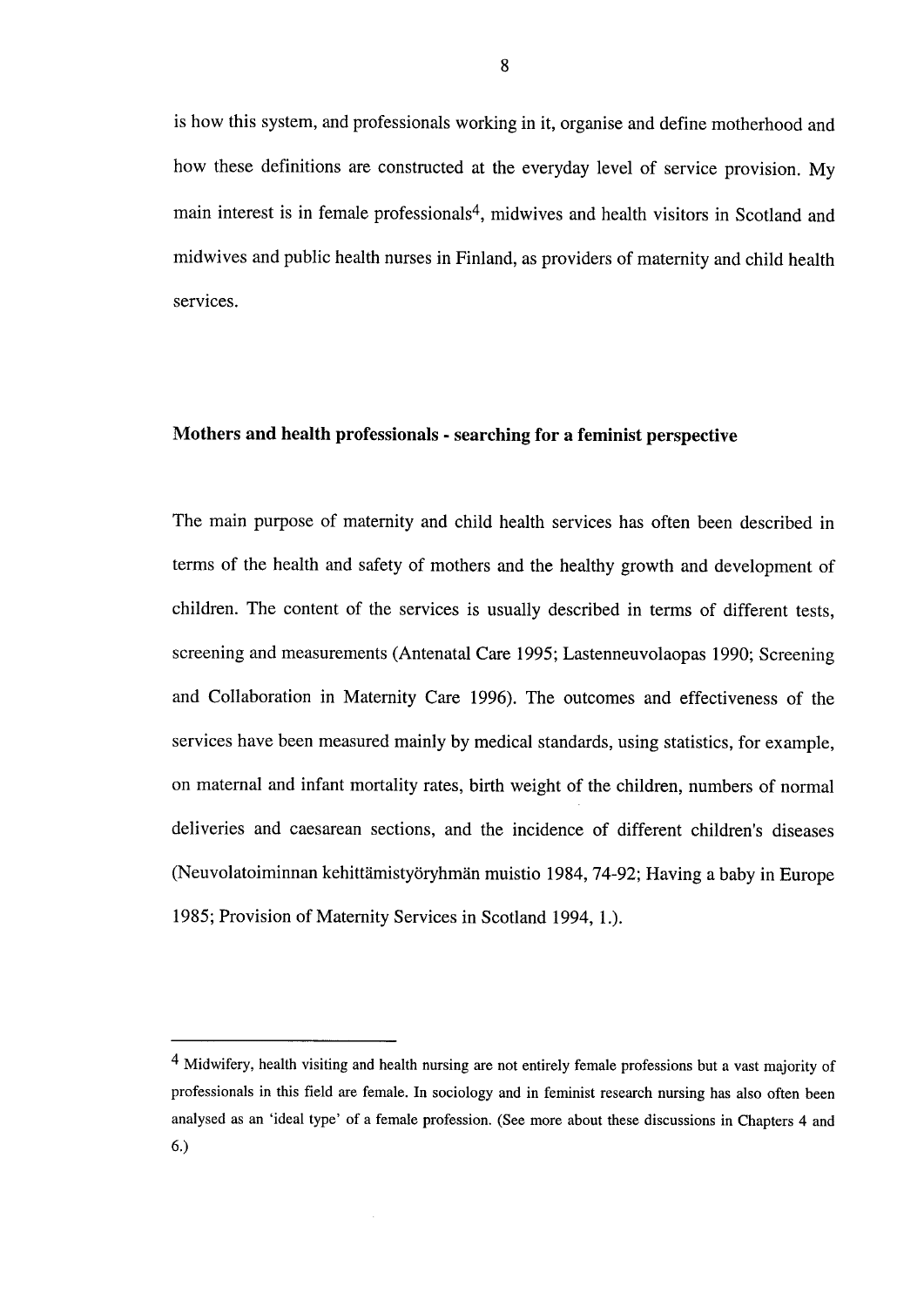In this discourse the development of health services for mothers and children has been described in terms of progress, as a 'success story'. For example, the policy review of provision of maternity services in Scotland begins with a chapter titled 'Evolution of Maternal Health in Scotland', telling us that:

"Over the last 70 years there has been a significant change in maternal mortality in Scotland and maternal deaths are now very rare indeed. More premature babies survive than ever before. ... The last 70 years have also seen the development of obstetric training for general practitioners as well as for doctors working in obstetric hospitals. There has also been a significant development in the education of the midwife and recognition of midwifery as a discipline separate from, but complementary to, nursing. Such educational and training improvements have played an important part in the provision of a higher standard of maternity care." (Provision of maternity services ... 1994, 1.)

Instead of the 'good old days' the story tells us about the 'bad old days', when having a baby was a dangerous business, when women and children died and suffered due to the missing professional aid, but also because of the ignorance of mothers, and their traditional, misleading and even dangerous lay knowledge in pregnancy, child birth and child care. The history of motherhood has been constructed as a horror story, as opposed to the modern, advanced and safe motherhood and childhood that is firmly in the hands of different experts. The quotation above is connected with maternity services in Scotland, but the same kind of 'success stories' are told also in Finland, and in relation to child health services, where we are told about successful scientific and professional battles against infant deaths and children's diseases (e.g. Heydemann 1980; Korppi-Tommola 1990; Tuuteri 1993).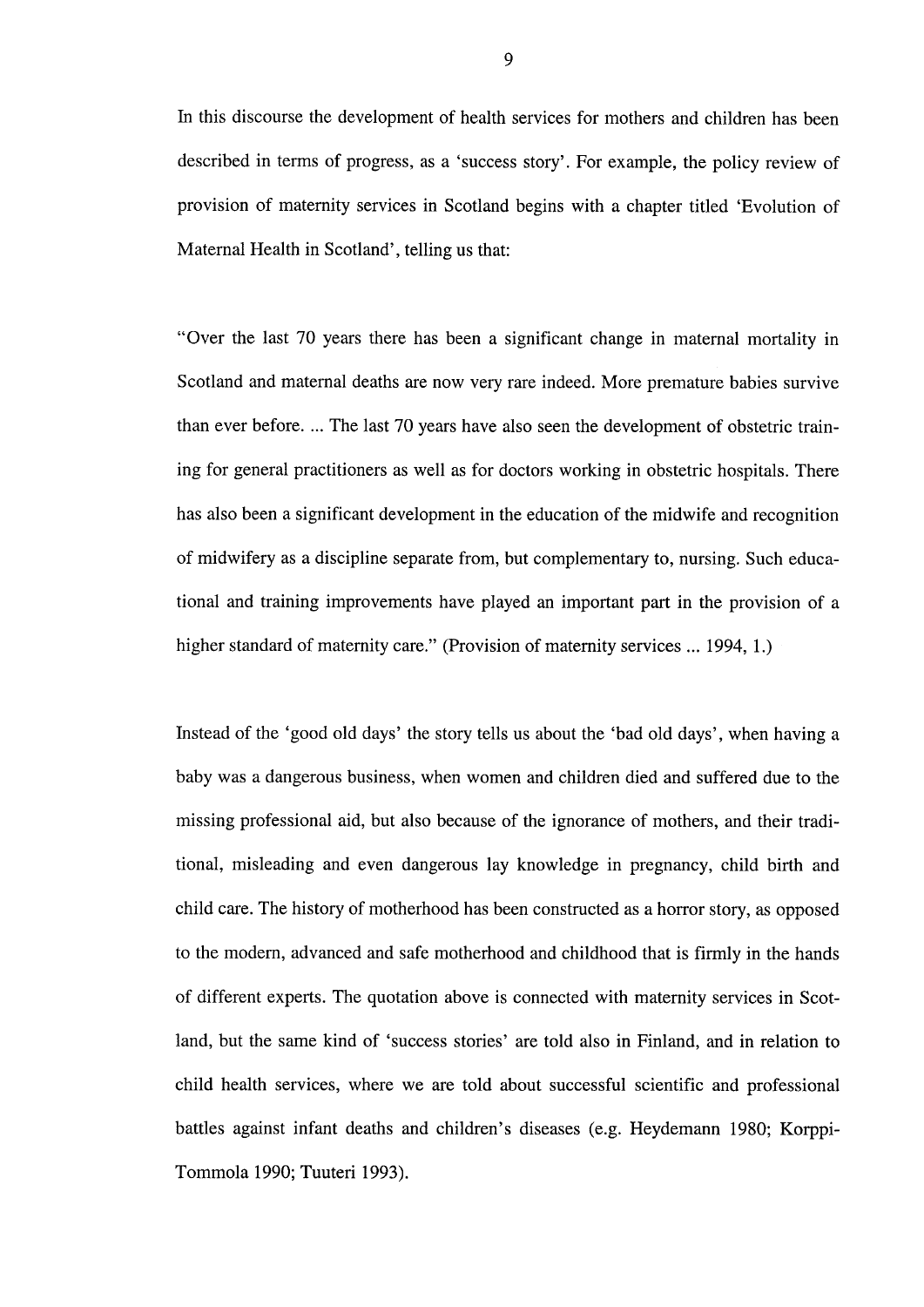Simultaneously, however, becoming a mother or growing up in modern society has become a 'risky business'. In the same discourse, which tells about great progress in the fields of maternal and child health, it is often reminded that in a changing society the health care system meets new kinds of challenges. We should not assume that all the problems have been solved. In maternity and child health care various things are defined as risks in pregnancy and child birth or in the normal development of a child. The role of the health professionals is to identify these risks and dangers in order to intervene and correct them. It is seen as part of the same 'success story' that there are now more sophisticated classifications and ways of identifying these risks and problems. (See also Scott et al 1992.)

The 'success story' is difficult to question: who would want to go back to times when women and children suffered and died. Stil, I find this as a narrow, medical understanding of maternity and child health services. I am looking for an alternative, feminist way of understanding health services for mothers and children, which would question the 'success story' and ask about the position of women in maternity and child health services both as providers and users of the services. I want to ask, how maternity and child health services define and organise women's motherhood and their ways of taking care of their children. But I also want to recognise the role of female professionals in the fields of maternal and child health care, which has often been ignored in medical discourse, but also in its feminist critique.

Within feminist research there are different perspectives and discussions relevant to my research. First, maternity and child health care has often been discussed in terms of medicalisation and social control of motherhood. It has been argued that scientific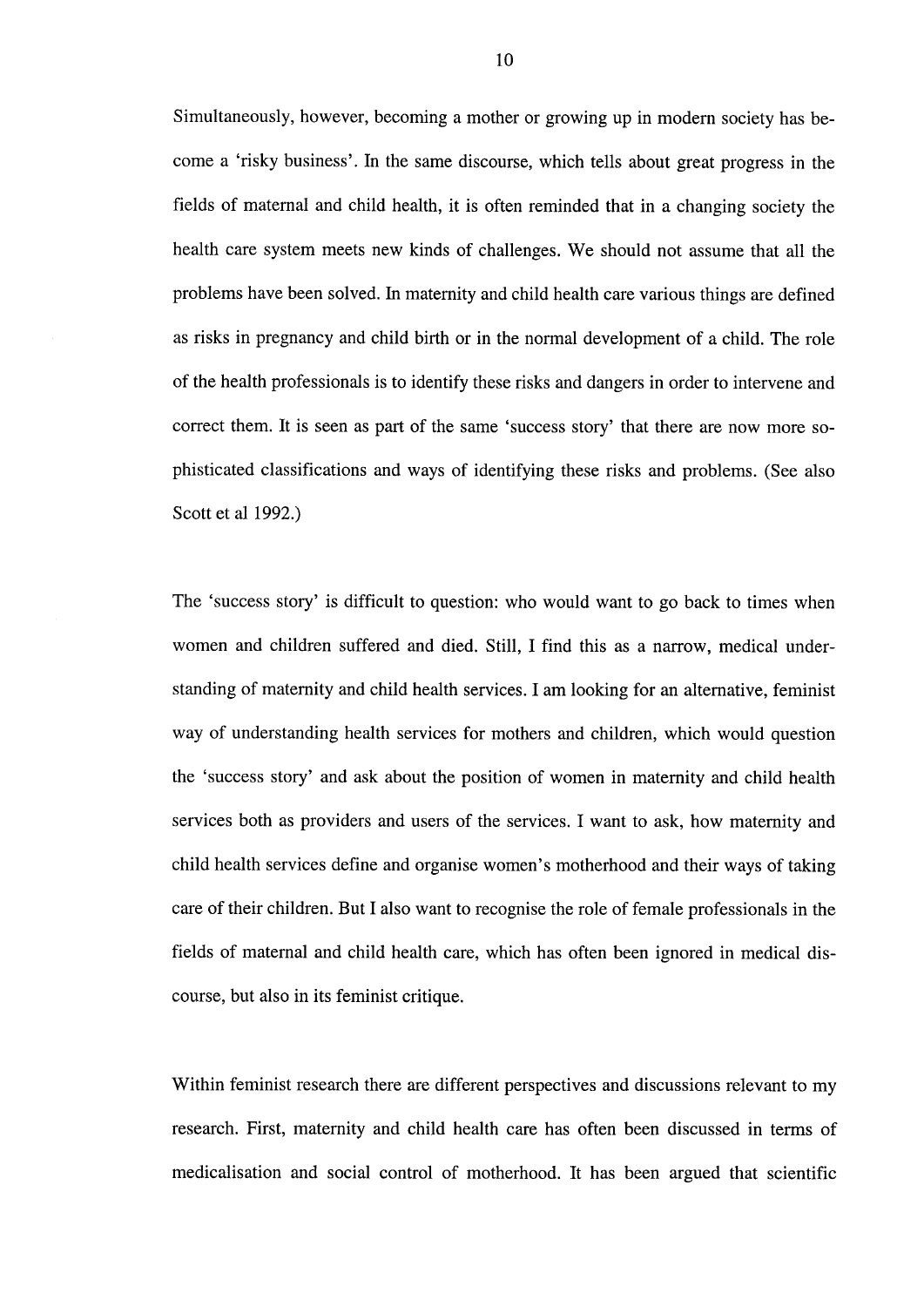knowledge and different experts, especially in the field of medicine, have taken over women's experiences and expertise in motherhood and reproduction. Another perspective emphasises the role of women as agents and active participants, who have created their own arenas within the welfare state, and expressed their own interests. From this perspective maternity and child health services could be seen as services for women where female professionals also have an important role as providers of services.

The control perspective has been more dominant in the  $UK<sup>5</sup>$ , whereas in Finland women as active agents have received more attention. The two different perspectives or interpretations are related to differences in feminist welfare state discussion. In the UK the welfare state has often been understood as a patriarchal state which controls women and enforces their role as unpaid carers, financially dependant on men. In Finland the welfare state is more often understood in a recent feminist discussion as a 'womanfriendly state' and a women's ally where women have had an active role in creating and developing social policy which has recognised women's needs and interests. The dichotomy between the two perspectives is, of course, too simplified and the situation is actually more complex than this, but it does reflect some fundamental differences between the two systems in the relationship between women and the welfare state. (About

<sup>5</sup>The control argument in the UK goes back to the Marxist feminist discussion in the 1970s. For example Carol and Barry Smart wrote in the late 70s about social control of women, which takes various forms going through the whole society: "The social control of women assumes many forms, it may be internal or external, implicit or explicit, private or public, ideological or repressive." According to them both women and men are subject of material, repressive and ideological forms of social control in a class-divided society, but they identify four dimensions of social control which women alone experience. These are related to the reproductive cycle, a double standard of morality, a subordinate social and legal status in the family, and the separation of 'home' and 'work' and the ideology of woman's place. (Smart & Smart 1978.)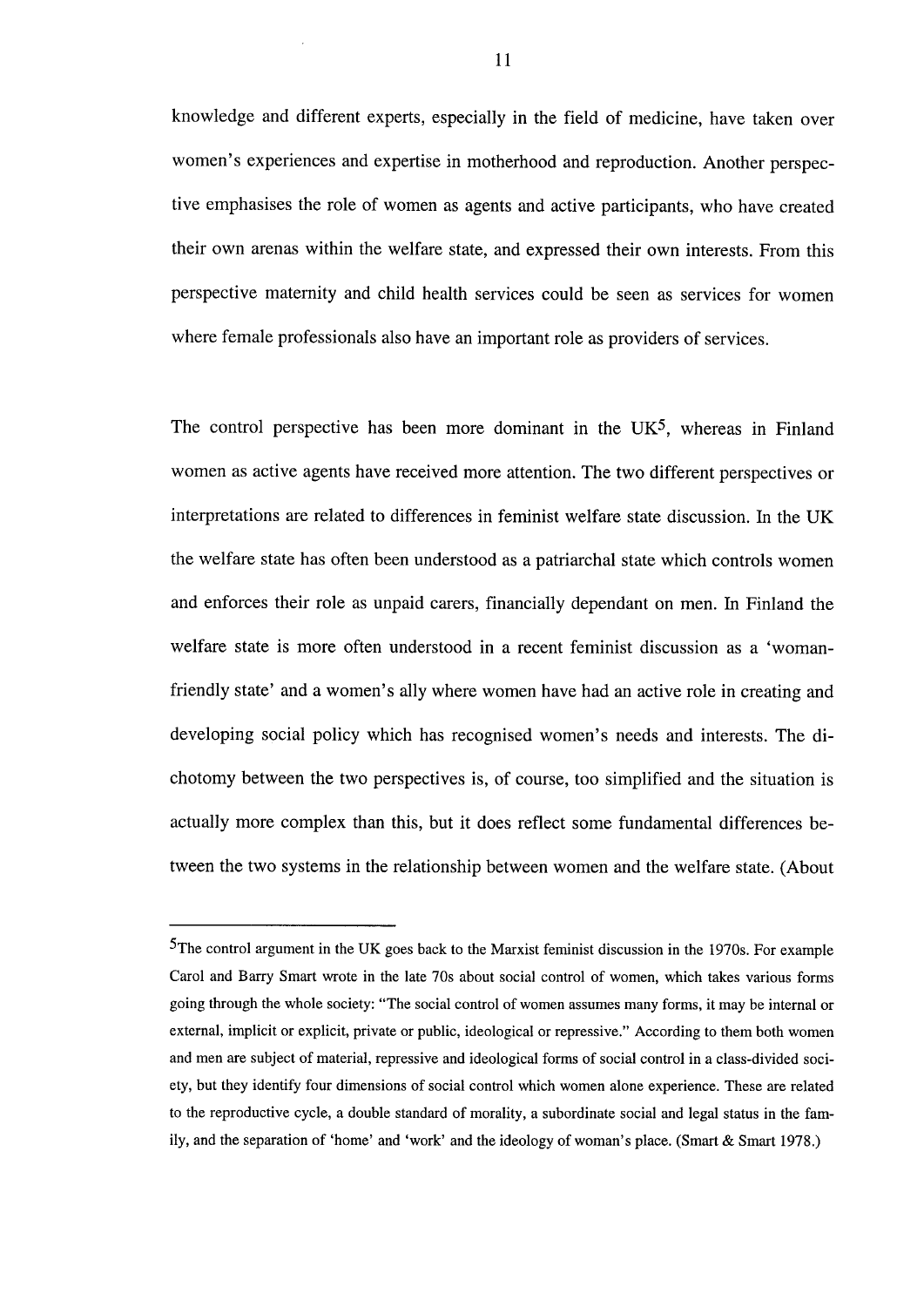the feminist welfare state discussion see e.g. Wilson 1977; Dale & Foster 1986; Showstack-Sassoon 1987; Leira 1989; Simonen 1990; Ungerson 1990; Julkunen 1992; Lewis 1992; Sainsbury 1994; Anttonen, Henriksson & Nätkin 1994; Eräsaari, Julkunen & Silius 1995; Anttonen 1997.) I will now look at the two discussions more closely in relation to my own topic.

#### Controlling mothers

Ann Oakley makes a strong statement that "... 'control' rather than 'care' has become the motif of maternity services. ... any informed reading of both sides of the case suggests that antenatal care has increasingly lost its 'care' component and become a package of other things - surveilance, monitoring, social control." (Oakley 1992, 13.)

Feminist research has introduced an alternative, critical perspective to maternity and child health services. It has argued that different experts, especially in the field of medicine, have taken over women's experiences and expertise in motherhood, and also taken the power to define risks, dangers and problems in mothering and in normal development of a child. In this respect maternity and child health care has actually constructed motherhood as a 'risky business' and made mothers targets of its intervention. Furthermore, it has been argued that medicine and 'medical men' are not only controlling mothers, but have also replaced female professionals, like midwives, and left them a marginal, subordinate position as providers of health services. (E.g. Ehrenreich & English 1978; Oakley 1984; 1992; Wrede 1991; Eräsaari 1997). Medicalisation of maternity care has been the main target of feminist critique.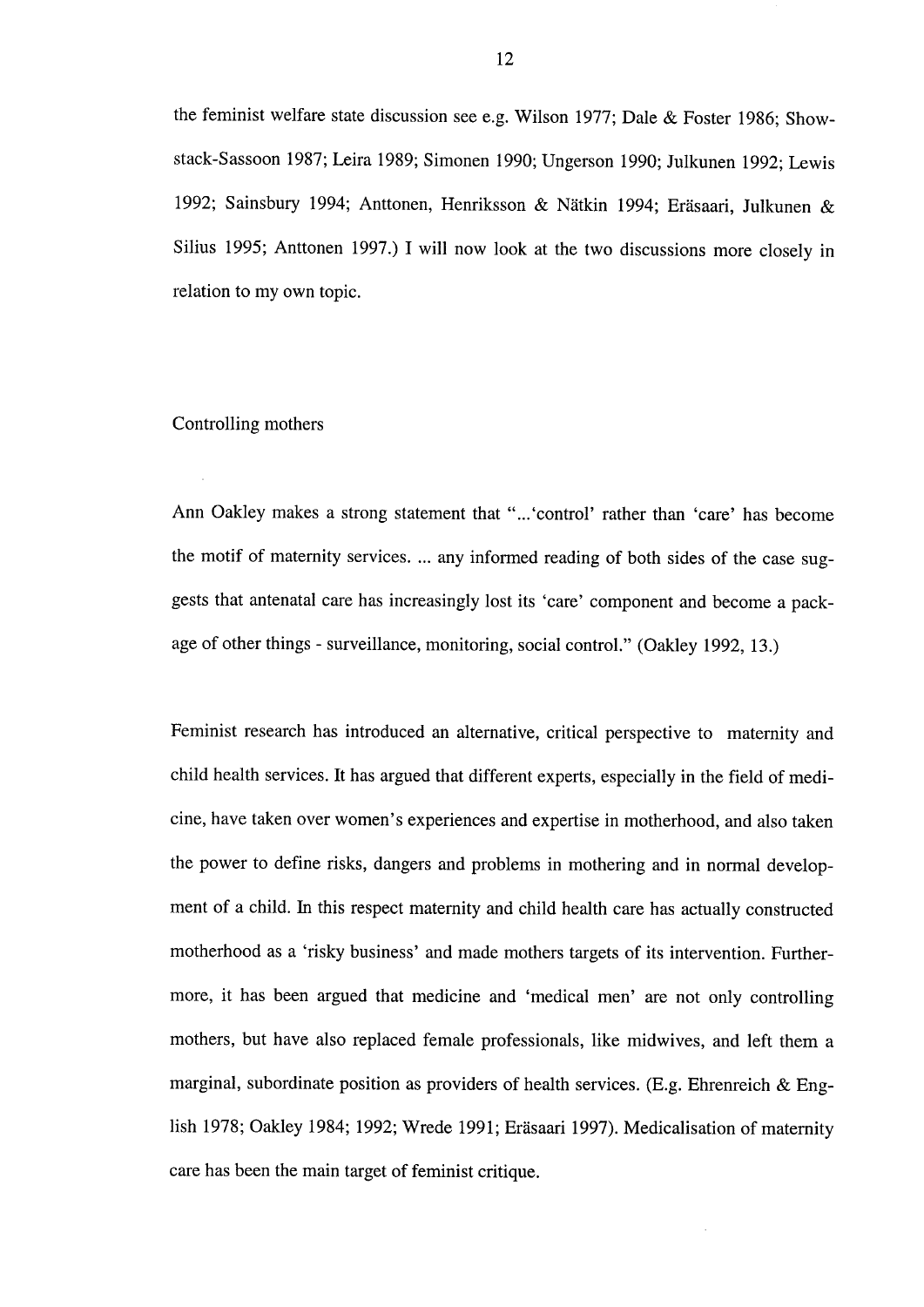In the late 1980s and in the 1990s one of the new issues that has been raised in feminist discussion is the increased use of medical technology which allows more effective surveilance, monitoring and intervention in pregnancy and child birth. There has also been much critical discussion of the consequences of the new reproductive technology and medical intervention in the treatment of childlessness. Feminists have asked what are the consequences of the new inventions for individual women as well as for the whole concept of motherhood. They have argued that the use of medical technology has changed our understanding of motherhood and reproduction, from a normal to a pathological phenomenon. It has turned women into the 'physiological environment of the foetus' and into guinea pigs for medicine where the main interest is in the foetus and not in women's needs. Feminist critique has raised important ethical and moral questions in relation to the development and use of the new technology from the women's point of view. (E.g. Corea 1985; Stanworth 1987; Turunen 1996.) It has often ignored, however, that there are women who are actively seeking and demanding these medical interventions. How should we understand their demands? This is a question that should be discussed more widely and something feminist analysis has not paid much attention to.

The main emphasis in feminist critique has been on the medical and technological control of woman's body during pregnancy and child birth. Another form of the control discussion is related to social control of motherhood, to the notion of professionals 'policing the family' and mothering. Here the emphasis is not only on professionals, but also on the role of the (welfare) state. In this respect health professionals, or more widely professionals and institutions of the welfare state, are discussed in terms of 'public surveilance of private behaviour' (e.g. Dingwall & Robinson 1990). This is not only a feminist notion (e.g. Donzelot 1980; Rose 1989; Rodger 1995), but what feminist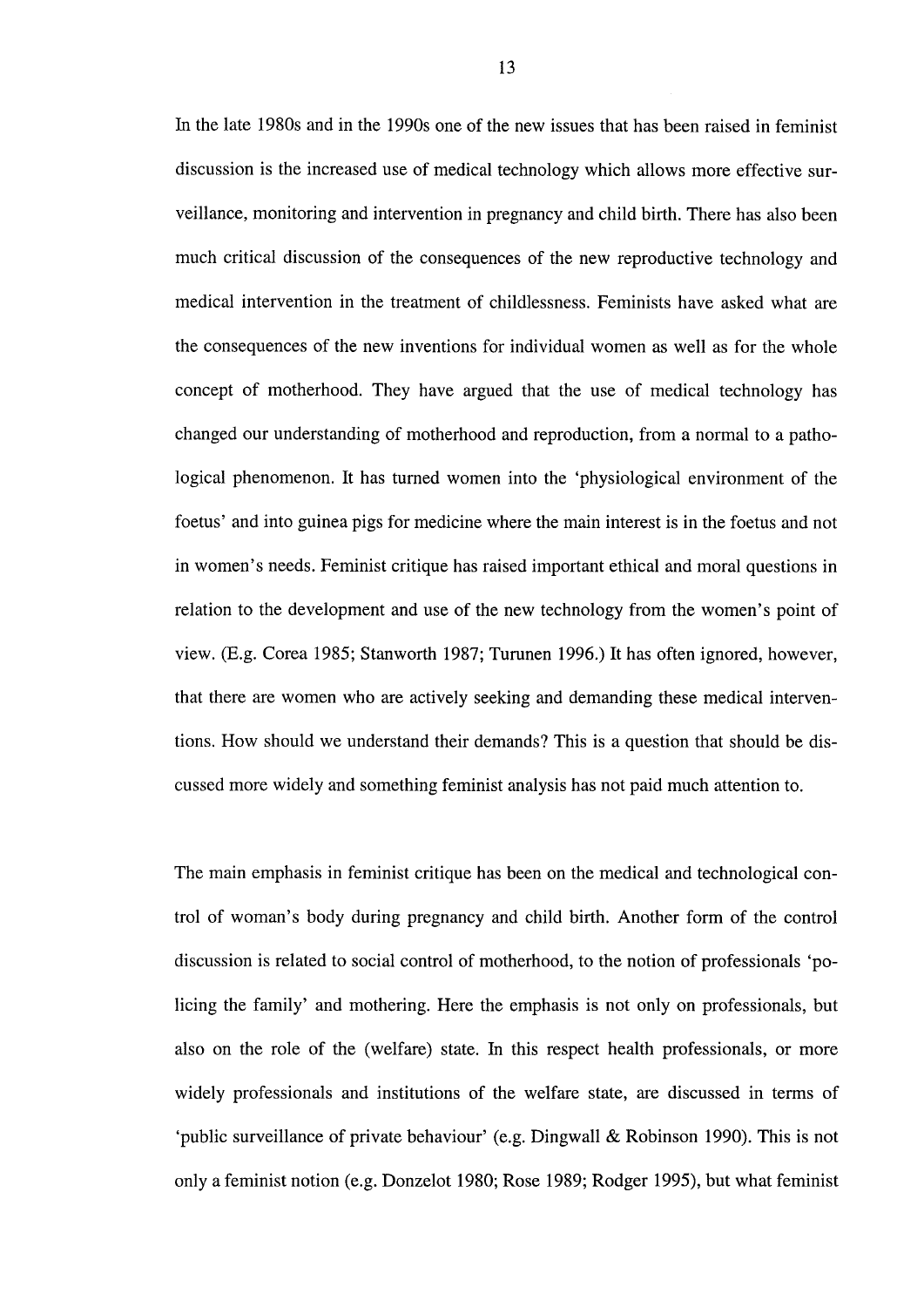research has added to it is that public surveilance of family life actually means surveillance of women and their family responsibilties. For example Jennifer Dale and Peggy Foster (1986, 81) have argued that welfare professionals exercise social control over women in two ways: First, by giving them advice and sometimes treatment that is intended to reinforce women's wilingness to perform the roles of submissive wives, lovers, unpaid homemakers, child minders and carers of other dependants, and second, by exercising control oven women's access to certain material resources and benefits.

Especially health visitors in the British discussion are often seen as control agents of the state, controlling mothers' ways of taking care of their children. For example, Pamela Abbott and Roger Sapsford have written: "In their mode of intervention they (health visitors) can be seen as targeting the mother, working with definitions of 'good' and 'bad' mothering and attempting to shape mothers in particular directions. Their training generally leads them to work with a particular view of what the family should be like, how mothers should behave and the likely causes of poor health or lack of cognitive development in children. In general they work with a set of ideas about the family and child development which are patriarchal and middle-class. In this way health visitors can be said to 'police the family'." (Abbott & Sapsford 1990, 120.)

'Control' and 'support' or 'control' and 'care' are often presented as opposite to each other. Instead of this kind of strict dichotomy what is needed is a more detailed analysis of the work of health professionals. Health professionals have no means to force the mothers, instead, the power of these occupations tends to rest on their occupational positon, its legitimacy, and claims to knowledge. "They not only aim to change and control behaviour, but also help to structure the context of social and cultural life in a more

14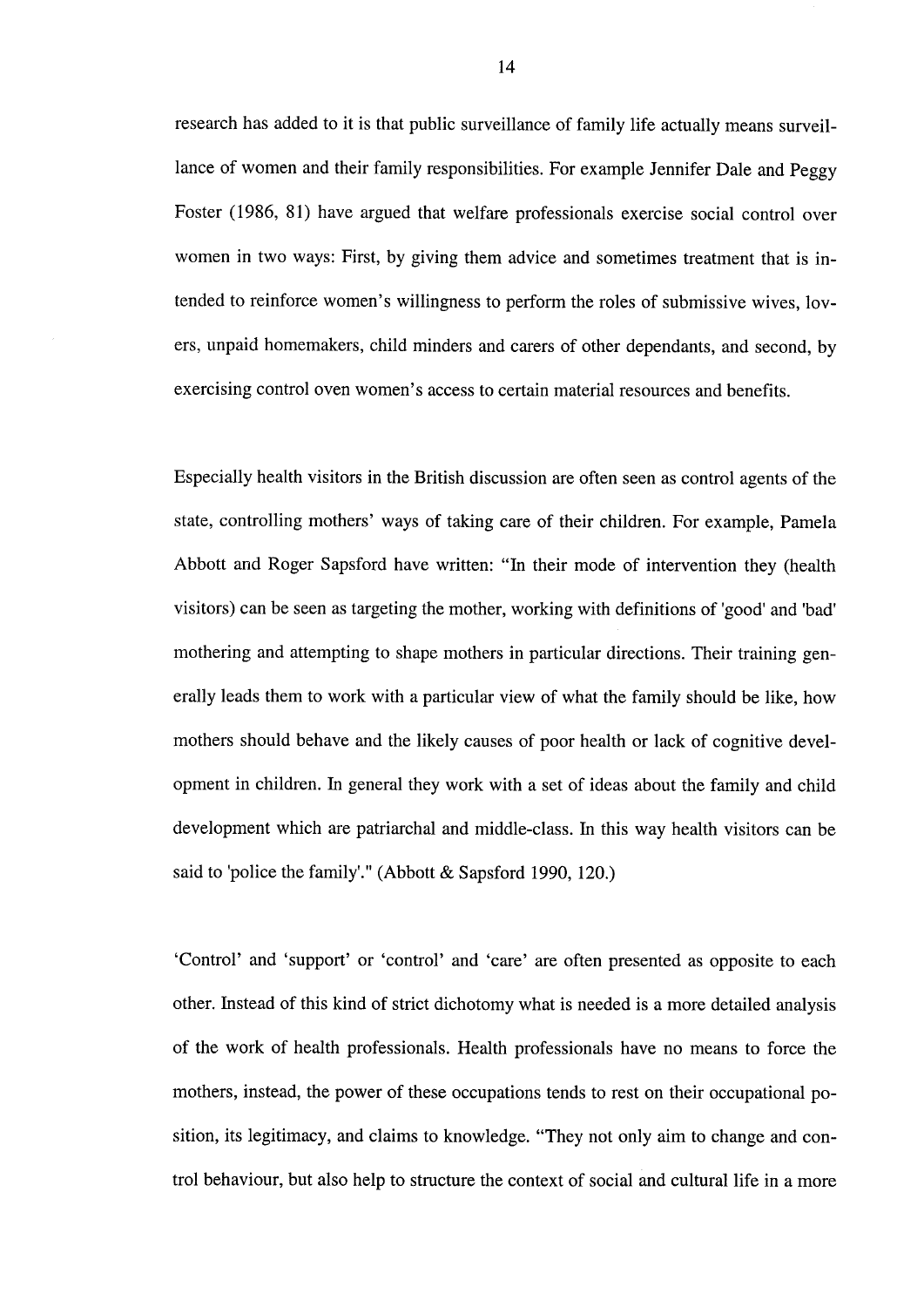general sense - through their power to command definitions of reality by which the lives of their clients are shaped" (Abbott & Wallace 1990, 6; see also Smith 1988). This means that at the same time as professional intervention has increased, mothers are held responsible for the health and well-being of their children. Health professionals have taken the role to educate the mothers, 'to make them more informed and responsible about their children's development by pointing out the hazards to child health which they can prevent or control themselves'. (Graham 1979, 172)).

Also Miriam David (1984) has used the term education to describe the relationship between 'caring' professionals and mothers. She understands education as an attempt to change mothers' behaviour: "I shall explore the way 'education' in the broadest possible sense is used to inculcate and maintain standards of motherhood. By education I mean not only the work of teachers, but also the work of other 'carers'... Although 'carers' as distinct from teachers do not define their work as 'educational', they base their work on the assumption that it is possible for them to change others' behaviour. I take this to be education." (David 1984, 29.) She has argued that in the 1980's in the UK courses in family life education and parent education became increasingly common in schools and also in family centres, day nurseries and health centres. Hidden in such gender neutral terms as family, parenthood or child care the aim of this education is to teach women to be better mothers. She is criticising these education programmes because, according to her, they are directed only at poor and/or working class women instead of noticing the need for general kind of support and services for all familes, and both women and men as parents. (See also Edwards 1995.)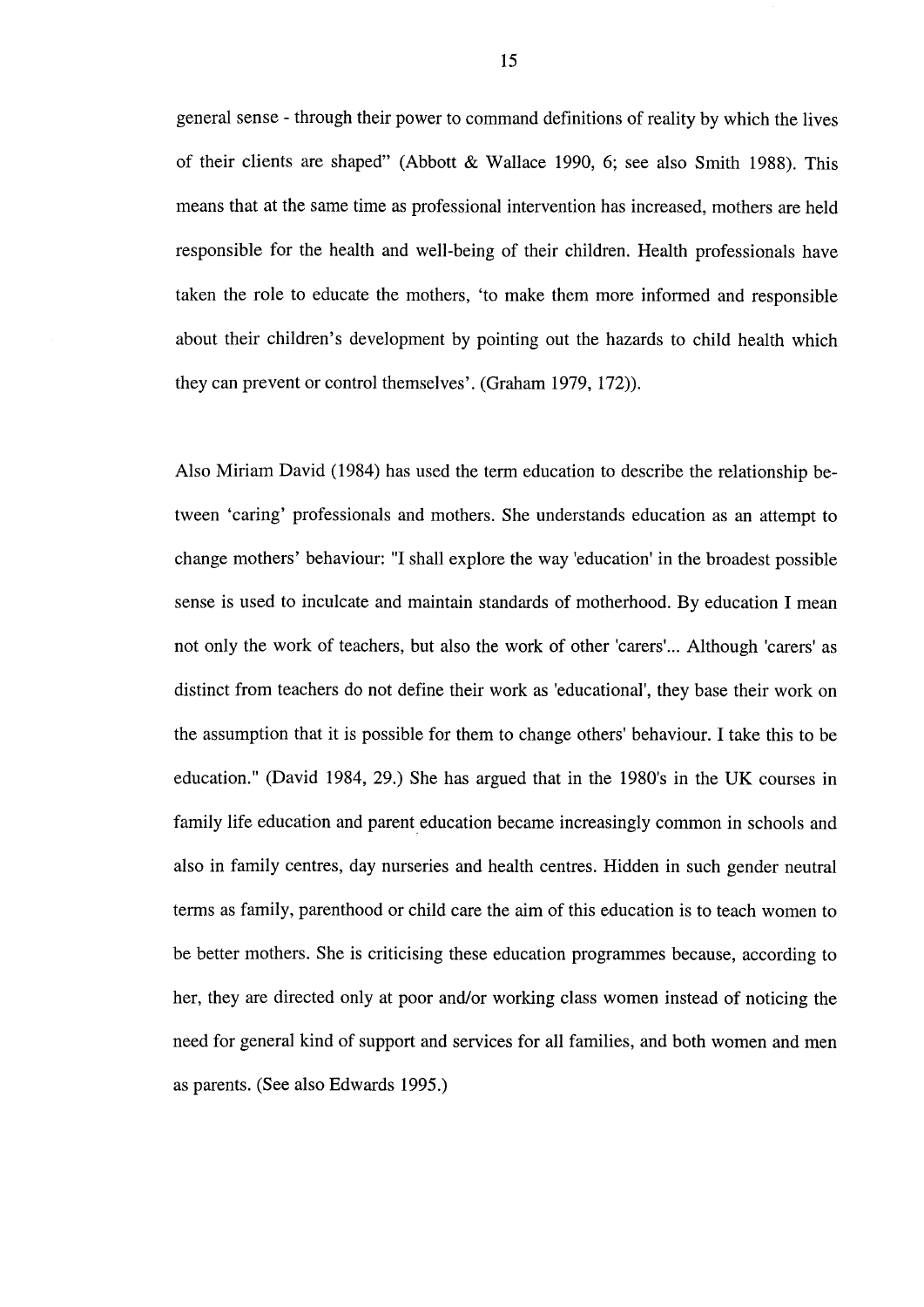Nikolas Rose (1989) has argued that in the modern state direct control has been minimised and replaced by self-governing. Only the households of the troubled and the troublesome are subject to more direct intervention. Instead of direct engagement by the state parents are encouraged to seek help from professionals. The ideal is 'the modern private family' or 'autonomous, responsible family'. "The family is simultaneously allotted its responsibilities, assured of its natural capacities, and educated in the fact that it needs to be educated by experts in order to have confidence in its own capacities." (Ibid. 203.) Thus, professional intervention is actually possible and effective only if parents, or mothers, accept it and are wiling to cooperate with health professionals. This makes the notion of professional control more complex.

The control perspective provides an alternative, critical view to maternity and child health services, but, for several reasons, I also find it too narrow and one-sided to provide a full analysis of the relationship between mothers and health professionals. First, it is often based on a strong male-female dichotomy. This is the case especially in the feminist critique of medicine where maternity care is understood as male control over women's reproduction. At the same time, implicitly or explicitly, it is argued that if the services were provided by female midwives, or female doctors, they would be more supportive and better meet women's needs (e.g. Oakley 1992, 325-331). Elianne Riska (1993), however, has criticised what she calls the two basic assumptions about women in health work: the superior social and emotional competence of women, and their homogeneity. This has been the argument concerning the female professions in nursing but also within medical profession. As more women enter into medicine it has been seen to change the professional practice to a more patient oriented approach. Riska ar